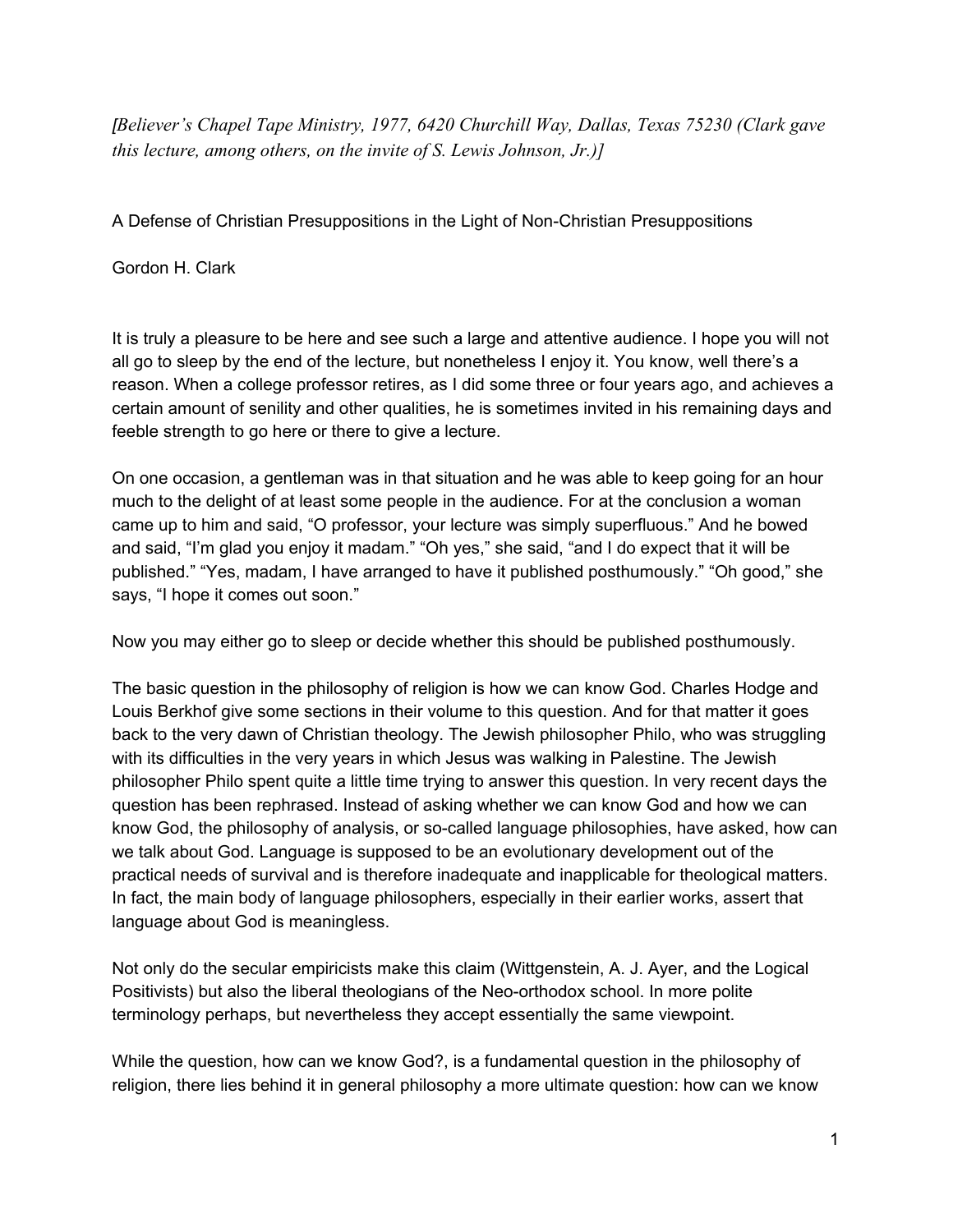anything at all? If we cannot talk intelligibly about morality, about our own ideals, about art, and politics, can we even talk about science?

It is a pleasure to mention the recent publication or two volumes with two more to follow by Carl F. H. Henry. In volume 1 of *God, Revelation, and Authority*, Dr. Henry shows with considerable clarity that the logical positive theory of language prevents them even from speaking about science, thus the fundamental question is inescapable: how can we know anything at all? The answer to this question, or the answers, the general theory technically called, is the theory of epistemology. It concerns all subject matter claiming to be intelligible or cognitive. The present lecture will canvass three such theories and will emphasize their implications for religion, for Christianity, and for God.

The first of these is empiricism. The theory of knowledge that on first sight accords best with common sense, is the theory that we learn by experience. Through our sense of pain we learn that bees sting and that rattlesnakes can kill. By sight we learn that roses are red and violets are blue. All our knowledge therefore must come through sensation. This type of epistemology is not merely the theory most in accord with common opinion, it is the view of distinguished philosophers also. Among whom are such famous thinkers as Aristotle, Aquinas, and John Locke. These three men, among others, tried to explain how we perceive a chair, how a law of physics can be discovered, and finally, how, by complicated arguments, we could prove the existence of God.

However plausible this theory may be, it raises some exceedingly difficult questions. For the moment let us set aside the complexities in trying to rise from fleeting sensations to the knowledge of incorporeal eternal God. Instead let us first attend to the most simple parts of empiricism. Let us start with the red of a rose and the blue of a violet.

Now first a description of sensation will show that it does not give knowledge so readily as common sense imagines. Speaking of red and blue, there is a certain defect among some people called colorblindness. It has various degrees. Some people cannot distinguish between the blue of a violet and the yellow of a daffodil. More serious degree would be the inability to distinguish between red and green. What a time you would have at Christmas.

And besides this there are color illusions. The particular colors that you may see depend, well they depend considerably on the condition of your eyes. If you have some eye trouble, some disease, or even some temporary sickness, or just a headache, you will not see properly. Or, on the other hand, you may have exceedingly sensitive eyes, extreme sensitivity and see some things that are not there.

Let me give you a little example that will be familiar to all those of you who like to paint beautiful pictures and hang them in the pastor's study. If you will take a piece of canvass and paint one color on the top half of it, red or whatever you want and then paint another color on the bottom half. Maybe blue, it doesn't make much difference. Two different colors. Then dip a clean brush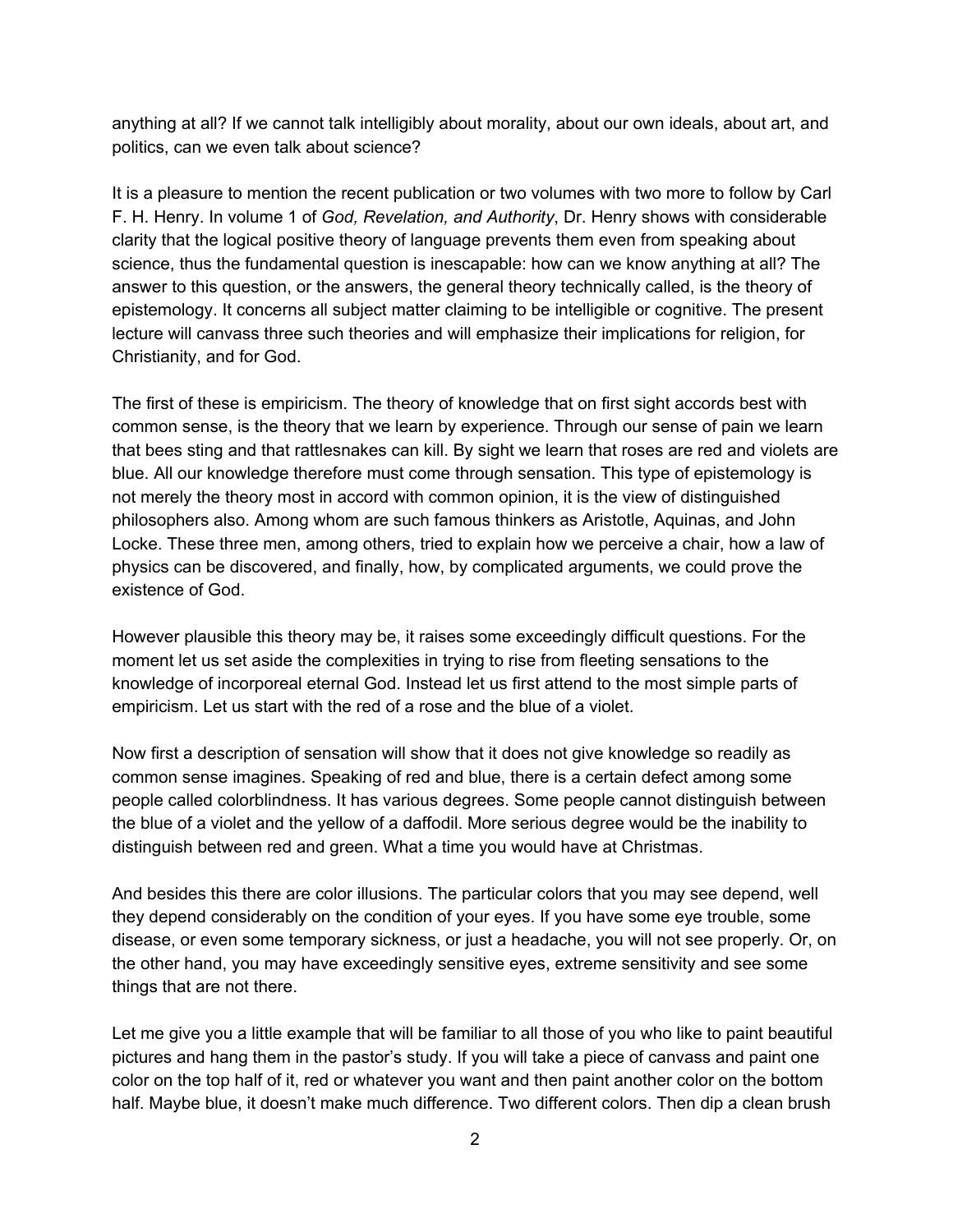into gray paint and just draw it from top to bottom on the canvass. You will see that this gray paint is really two different colors after you have put it on against these two backgrounds. For the background makes the color look different. And since nothing appears in isolation, since everything has a background, you have no idea what colors you are looking at at all. Which I suppose is the key to modern art.

Now besides this there are some phenomena that go by the name of optical illusions. I'll just give you one as an example. This is all taken from the first chapter of a general psychology book which you read some years ago but have of course all forgotten. If you will take a piece of white cardboard, a nice any white, and paint any half of it with black india ink as black as black can get and then on the white half just put a few black squiggles here and there just. And then rotate it at so many RPMs, a good many per second. Rotate it, look at it. What do you think you'll see. What colors do you think you will see? Well of course, if you've done this in a psychological laboratory you perhaps know the answer. But I rather suspect that if you haven't done it you won't get the answer right. What colors do you get out of white and black? Well its not gray. Its blue, green, red, purple, and many shades. What color is india ink. Do you learn the color of india ink by looking at it when it is still or do you get the correct color when it is moving? How do you know what the correct color can be? Well it is not so easy to be sure of knowledge that is based on sensory experience. There are too many slips, too many difficulties. And the theory that you learn by sensation alone is not such a good theory as it seems to be on common sense.

Next point, maybe a little step in advance. There was a great Christian philosopher who lived in the early 5th century. His name was Augustine. And he held, in discussing sensation, he held that there really isn't any pure sensation at all. No one ever has just a sensation. Nothing enters your mind through the eyes or through the ears either without intellectual interpretation. You don't get anything pure and simple. It is already interpreted by the time you are conscious of it.

One day before the interstate went between Indianapolis and where I taught for thirty years and St. Louis where I was having some business, I was driving home on the two-lane highway that connected those two cities and I looked ahead about a thousand feet or twelvehundred feet roughly, it was going through a country area, and I saw a truck standing alongside of a barn. It was just a little bit off the road. But there was the barn quite visible and the truck standing right beside it. Of course I knew it was a truck because it didn't have a low hood and then the top didn't come down and back that way, you know, this way. It was a truck, and I looked at it for a moment or two. And then suddenly the truck, instead of being a truck a thousand feet away became a mailbox about a hundred and fifty feet away. Now what was I looking at? A truck or a mailbox on a post? Well maybe I ought to go back there and see if it is still there see if I can tell the difference. This example shows that nothing is just given in sensation. It is interpreted and depending on where you are you interpret it one way as a truck, and from another point of view you interpret it as a mailbox. And one does not simply see trees or buildings, one constructs them. Maybe out of sensations, but one must construct them. Out of a hundred present sensations.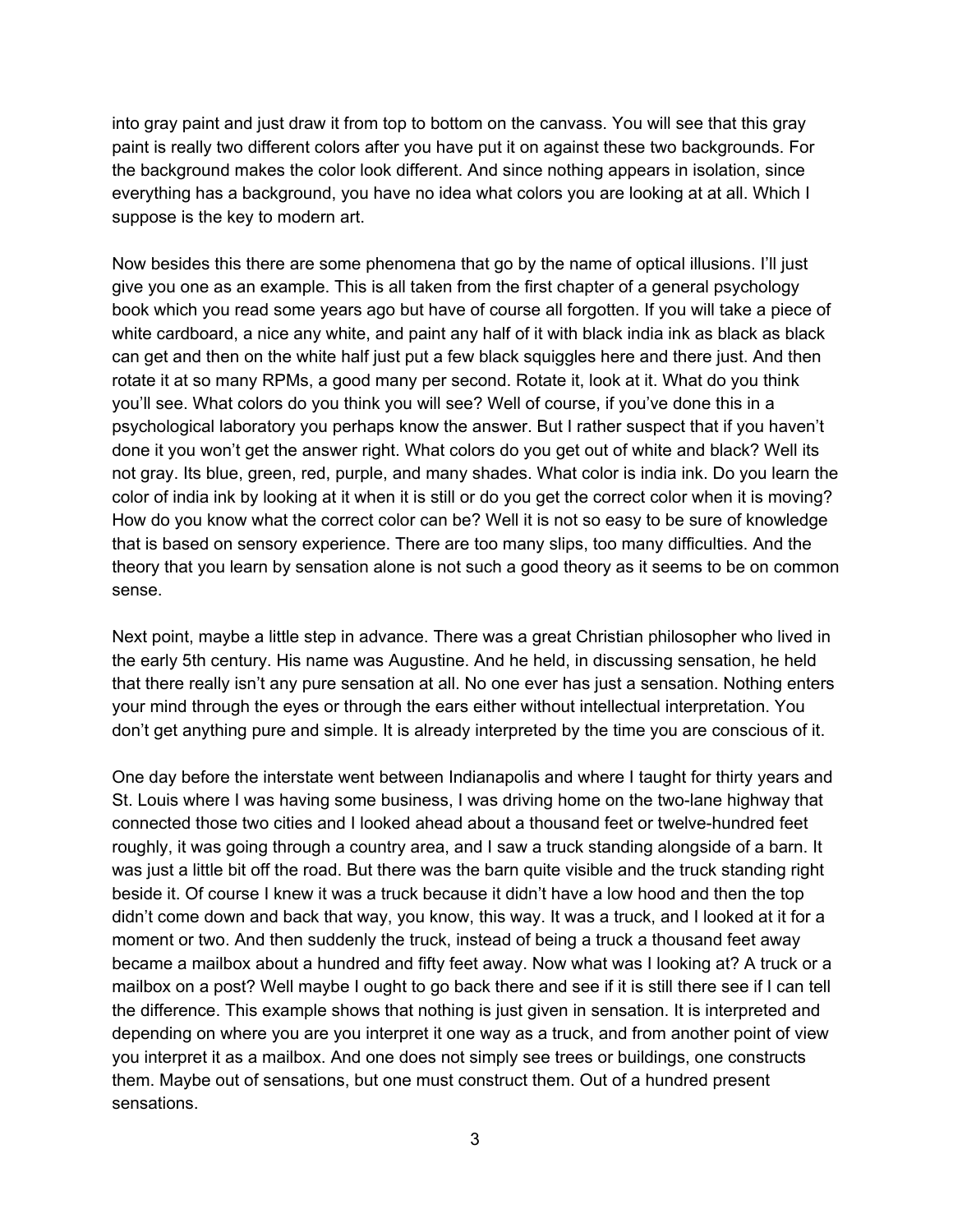Now as you are in this room you may have easily fifty or a hundred sensations all at the same time. Not only do you hear my voice but there may be just another little sound, or you see the lights, and possibly if you are chewing some chewing gum you have a taste, and there are various colors that the walls. Various shades and tints. And you're sitting in your seat, you feel the seat. And the industrious students have pencils in their hands, they feel the pencil. There are all sorts of sensations you have at one time. Now then answer this question if you can. Out of a hundred sensations which you have at a given moment, how do you decided which six of them you will combine to make a thing? Because a thing is a combination of sensation. It is white, it has an odor, it has a taste and so on. You put six together and you have a thing. You can take the hardness of a pencil and the whiteness and call that a pencil then. But why don't you take the whiteness of the pencil, the perfume that one of these lovely girls is wearing, and if there were a truck or a train scooting around here making a terrible noise we could use that. And put those sensations together and call it a boojum. Instead of putting some other things together and calling it a pencil. Out of a hundred sensations that you have all at the same time, how in the world do you decide which ones to put together and call it a thing? Well there are examples without end. Every perception is an example. And soon the argument against empiricism becomes overwhelming.

But in the second place, the empirical theory, after beginning with sensation requires a theory of images to account for the retention of knowledge after the sensation has ceased. And in this case there are at least two difficulties. See you are thinking about things you saw yesterday aren't you? This is memory or image ability. Now if you wish to learn from sensation you have to have images. Later on, after the sensation has ceased.

Here is one difficulty. If perception is an inference from sensation and images, how can one determine whether the inference is valid or not? I don't think I will adumbrate that point. You know adumbrate means to throw clouds around, disguise it, so as to not answer questions. But there is a much more serious difficulty than trying to find out how perceptions arise from sensations.

It is this. Some people, and especially well-educated scientists, don't have any images. And this is a fatal flaw in empiricism. Because if you have to learn from sensations through perceptions and then on to visual and auditory imagery and you find out that there are a number of a well-educated people that have no imagery, I think this is a very serious objection to the theory you learn by experience.

I have asked questions of my students for over thirty years. I have not kept an accurate record, but roughly 95% of the population has visual imagery. About 75%, maybe 80%, has auditory imagery. Gustatory and olfactory imagery drop below 50%. And tactual imagery comes up perhaps to maybe 60%. But there is 5% of the population that has no imagery at all. And those people certainly can't be empiricists.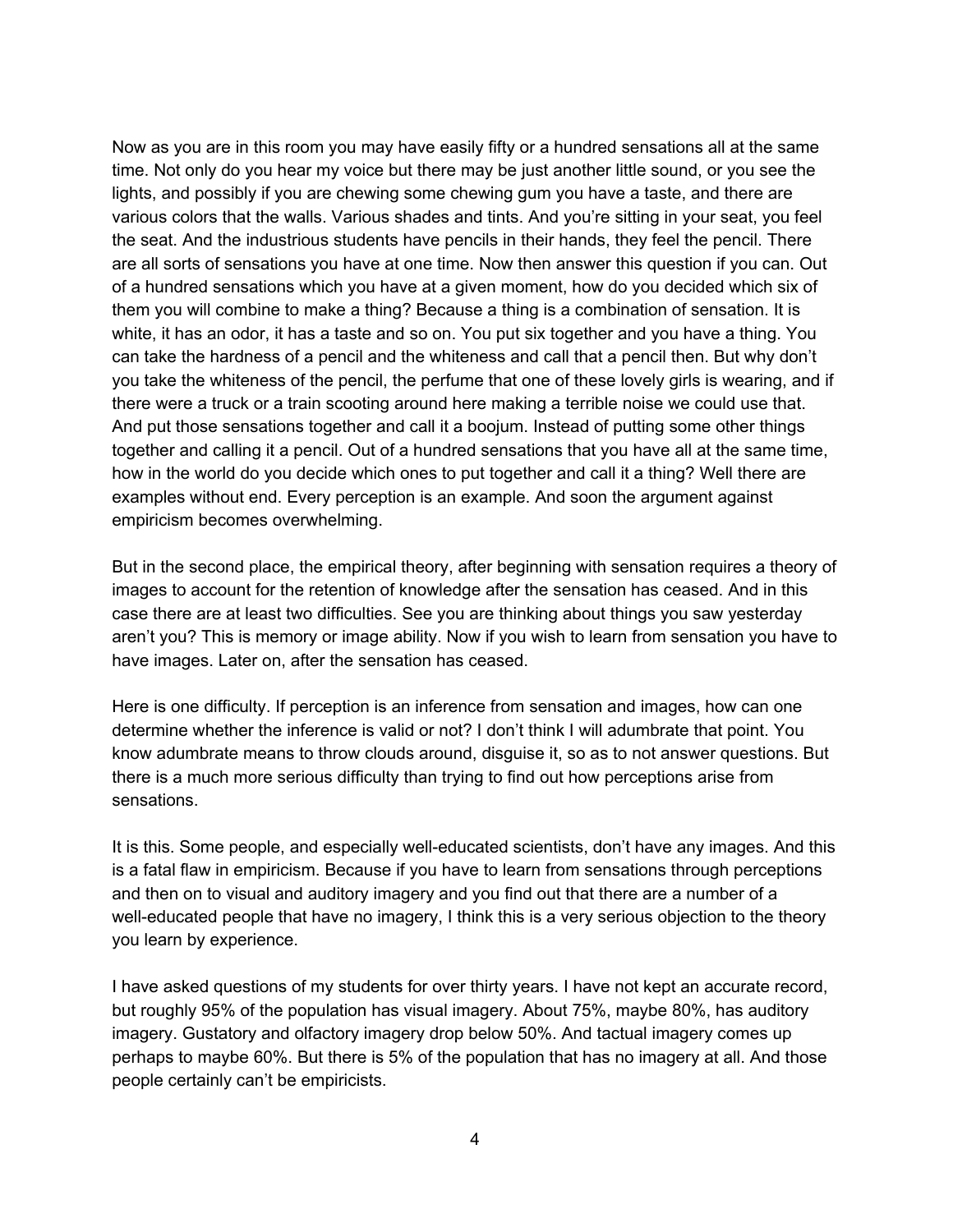Now, for another point. If knowledge is to be based on experience, there is one type of knowledge which as Christians we should be particularly interested in that cannot be so arrived at. And that is normative statements. Statements of ethics particularly, but also of mathematics and logic and so on. No norms, no normative statements can be developed from any experience whatever. The concept of "ought" cannot be deduced from the verb "is." Experience may tell you that some things are or that some things have happened. But experience will never tell you that something ought to happen or that something ought not to happen. A norm is always beyond experience. And as this is true of ethical norms, it is also true of logical norms. The law of contradiction. It is even true of laws of science because scientific laws are supposed to state universal truths that are true all the time. True a thousand years ago, true another thousand years. But nobody, if you are talking about freely falling bodies or a pendulum, nobody has ever experimented on all the pendulums in the past that swung in China and Africa and certainly nobody has experimented on any pendulum that is going to swing tomorrow. Tomorrow isnt' here yet, and yet a law of physics is supposed to be a universal statement applying to all times and all places. But a statement applying to all times and all places can never come from an observation or a set of observations that is restricted both in time and in space.

No logic is a very important example for that. And if the evolutionary theory implies the rejection of logic as John Dewey and Sigmund Freud say, if John Dewey and Sigmund Freud reject logic, the law of contradiction, then their theory has not been established by logic and every statement is both true and false, when every statement is both true and false, they are all nonsense so that empiricism never gets started.

I shall now turn to the second attempt to know something, eventually to know. Now it is surprising enough that some secular philosophers such as Friedrich Nietzsche, John Dewey, and the Freudian psychologists, it is surprising enough that they reject the law of contradiction. But it is more that some professing Christians hold similar opinion. The anti-logic movement within the visible Christian church seems to have originated, not with Tertullian on antiquity, one of whose phrases has been misquoted and misinterpreted, but with the nineteenth century theologian Soren Kierkegaard, the father of neo-orthodoxy or the dialectical theology.

Kierkegaard insisted that in order to be a Christian it is necessary to believe contradictions. His chief example is the doctrine of the atonement. In the incarnation, the eternal God entered history and became a temporal human being. Now, we understand and it is obvious that the eternal can never be temporal. What is temporal has had a beginning before which it did not exist. What is eternal has had no beginning. Obviously, therefore a being that had no beginning cannot have had a beginning. What has always existed cannot now come into existence. But to be Christians we must believe this logical impossibility. We must recognize and understand the absurdity, but we must believe what is absurd because Christianity is itself irrational and absurd.

At this point is natural to wonder how our salvation and everlasting blessedness can be guaranteed by absurdity. Can contradictions do what historical information cannot do? And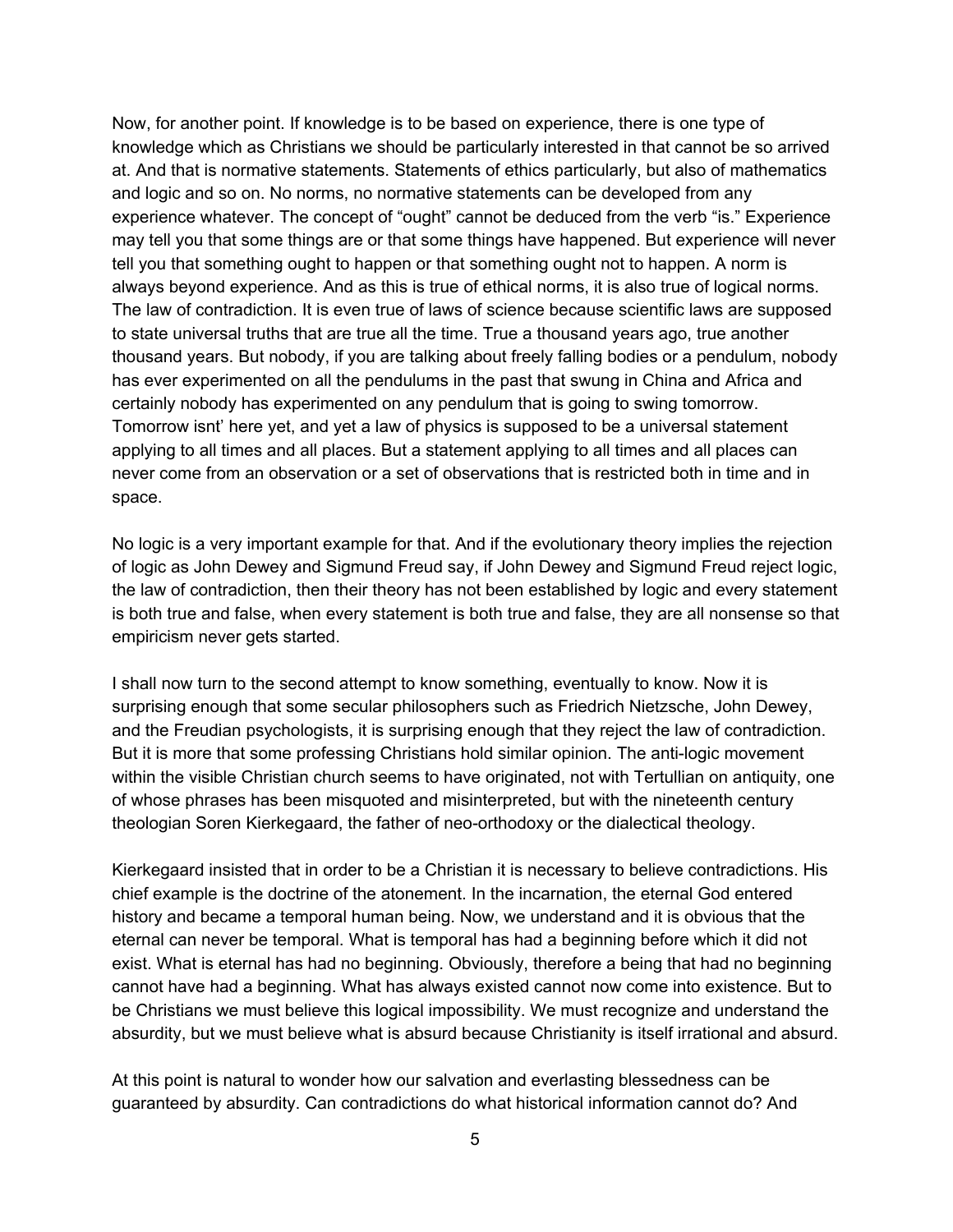Kierkegaard and others say we need no historical information at all. History has nothing to do with salvation. Can contradictions do what historical information cannot do? To this question Kierkegaard has an answer. Since we must believe the absurd, he says, and not rely on intelligible historical information, it really makes no difference what we believe. The what is unimportant. All that counts is the how. This point he stresses in his famous illustration of the orthodox Lutheran and the pagan Hindu. The orthodox Lutheran, no doubt in Denmark - that was his country - had a very orthodox notion of God, but when he was in church praying he prayed in well not too good a spirit. You know, just a formal prayer. And so he wasn't praying to God. As a Hindu in Indian who certainly had no Christian notion of God and was kneeling and praying to an idol, was nonetheless with an infinite passion and so the Hindu was really praying to God, the orthodox Lutheran was not.

This illustration might have been a good one, had Kierkegaard intended to commend sincerity and condemn hypocrisy. Christ would have condemned a hypocritical Lutheran as much as a hypocritical son of Abraham. But hypocrisy is not the point of this Hindu illustration. Kierkegaard intended to convince us that it makes no difference what a man believes only the *how*, the passion, is of value. It is far from clear however that Christ condemning Lutheran hypocrisy, and I might say when Kierkegaard made such a fuss about Bishop Martensen, I discovered I had a book by Martensen in my private library and I read the thing and he wasn't such a bad fellow after all. I really believe he was a very pious Christian. He didn't deserve the castigation that Kierkegaard loaded on him. But Kierkegaard's illustration means that the Hindu idol is a full replacement for Jehovah.

There is another implication that might have impressed Kierkegaard even more strongly. If, as he said, it makes no difference what one believes, one can legitimately believe in rational philosophy, at least if one is passionately rational. Hence, logical system, like Jehovah, is a full replacement for Hindu irrationalism.

Although Kierkegaard's main disciples, Karl Barth, Emil Brunner, and Rudolf Bultmann in a certain way, although these disciples retain their faith in paradox and absurdity, they seem to make some effort to disguise the futility of believing contradictions. The infinite passion of Kierkegaard becomes the encounter of Barth and Brunner. Men become Christians by having an encounter with God. Of course, this encounter neither contains nor is produced by any historical information. The resurrection, for example, was not a dated event that occurred three days after the crucifixion. The resurrection is an existential experience in men today. For that matter, the written gospels contain little or no accurate history. They are fables, like Aesop's.

Aesop's fables are unhistorical, they are literally false, but they are existentially true. They are good discription of widespread human traits. The fox flatters the crow on its beautiful voice. And the cheese falls down and the fox goes away with it. But this is what the gospels are. They are parables, or fables. They are true existentially, the are false historically. Furthermore, for Barth and Brunner the encounter can do what history cannot. There is no need to surmount two thousand years of history and find events that happened long ago. Easter happens now. The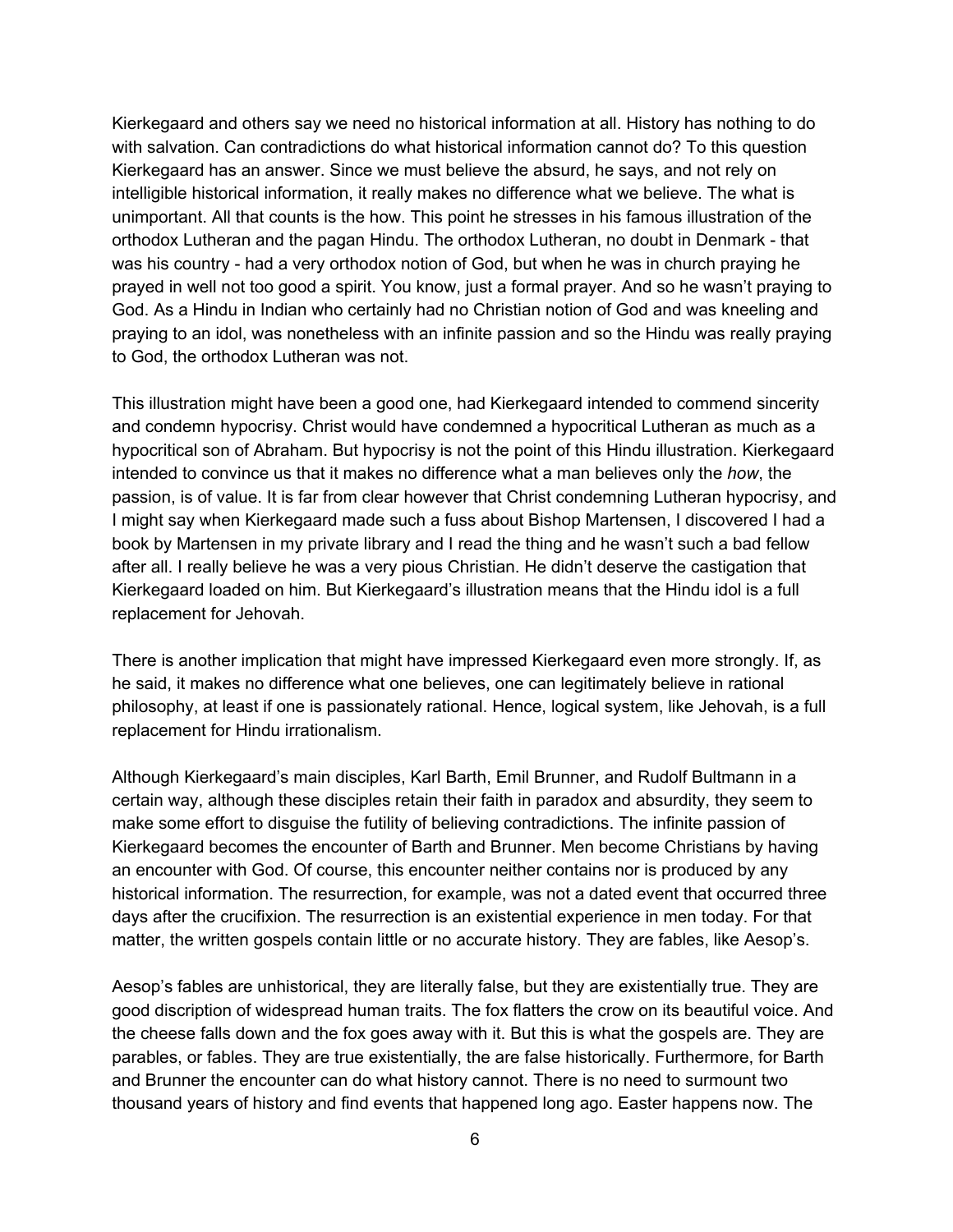encounter cancels the time span and makes us contemporaneous with Christ. Or if it sounds absurd to bring Easter into the twentieth century, if it sounds absurd to say that we today can be contemporaneous with Christ, so be it. Christianity consists in contradicting ourselves. Nothing intelligible can be said about God.

Brunner very explicitly states, "God and the medium of conceptuality are mutually exclusive." To quote him again, "all words have only an instrumental value. Neither the spoken words nor their conceptual content are the Word itself, but only its framework." Truth is unimportant, for finally he says, and this is another quote, "God can speak His Word to a man even through false doctrine."

Paradox and self-contradiction are nonsense. And such nonsense is the logical outcome of replacing logic with paradox. When the law of contradiction is deliberately repudiated, the distinction between truth and error vanishes. The words *God* and *Satan* come to mean the same thing. A minister may preach that Christ atoned for sin, and in the same sermon also maintain that Christ did not atone for sin. Not only does this make all preaching futile, we can't even invite a person to lunch. For when I say "have lunch with me," I also say "don't have a lunch with me." Lunch and no lunch are the same thing. Lunch and no lunch are the same thing unless they are logically different.

We come to the third possibility. Which might be called dogmatism or any other disagreeable name you might think of. To avoid the utter ignorance of empiricism and to escape the insanity of irrationalism, one must seek a secure refuge in a third possibility. It could be called rationalism, if the word were not confused with Hegelianism on the right and Deism on the left. It could equally be called dogmatism unless the popular opprobrium thereby incurred is too much to bear. A more recent term is presuppositionalism. Take your choice. The name is relatively unimportant if the idea is understood.

The idea is really very easy to understand, though many people are confused by reason of their empirical background. But the idea is simple. Simply this, every philosophy, whether logical positivism, Platonism, Thomism, whatever type of philosophy you mention, every philosophy must have a first principle laid down dogmatically. Even the logical positivism has their principle of verification laid down dogmatically. They never prove it by their method of empirical observation. Or take geometry. Geometry could never get started unless it had axioms. And the axioms cannot be demonstrated. Empiricism itself requires a first non-empirical presupposition. This is particularly obvious in that extreme form of empiricism called logical positivism. To say that statements are nonsense unless verifiable by sensation, is itself a statement that can not be verified by sensation. Observation can never prove the reliability of observation. Since, therefore, every philosophy must have its first indemonstrable axioms, the secularist cannot deny the the right of Christianity to chose its own axiom. What axiom then shall Christianity choose for its apologetic task? Shall we chose God as our basic axiom? No, this would be useless. From some bare concept of deity nothing of importance can be demonstrated. It would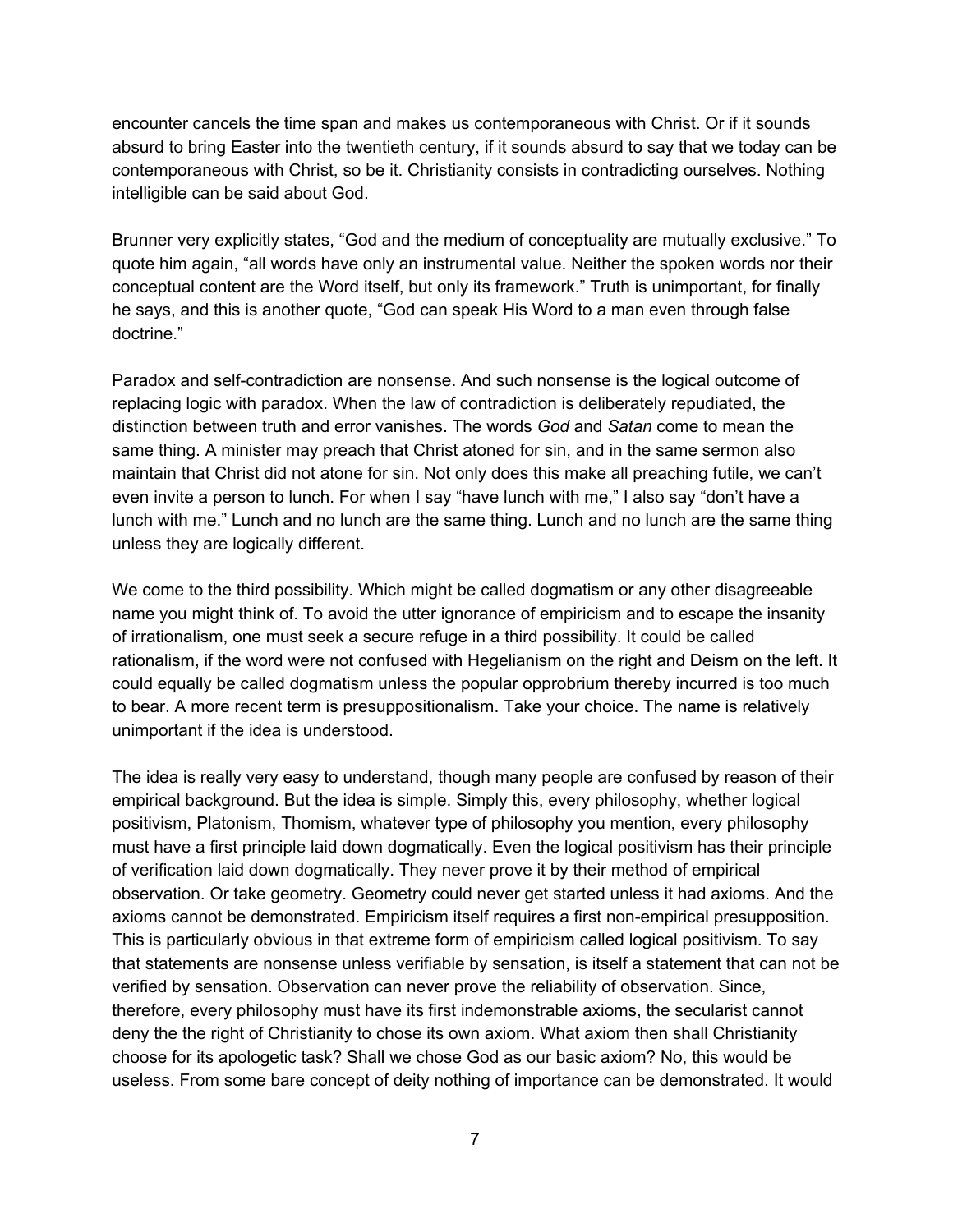be better to say "the God of the Bible." It would be still clearer and more comprehensive just to say "the Bible."

This is the reformation principle of Sola Scriptura. The Scripture alone. The reformers repudiated the notion that theology has several sources, such as the Bible and experience, and other things — the Bible and tradition, or the Bible and philosophy, science, religion, psychology. The reformation had but one source — Scripture alone. It is in the Scripture alone we find truth. With this word "truth" we also find logic, in opposition to the irrationalism of neo-orthodoxy. The Bible exemplifies logic and the law of contradiction. Whatever contradicts itself is not truth. Truth must be consistent and it is clear that Scripture does not both affirm and deny the atonement. God is truth. Christ is the wisdom and logos of God. And the words he has spoken to us are spirit and are life. The truth of Scripture, rather than the existence of God, is the best Christian supposition, because a bare concept of deity implies nothing much about theology or anything else. On the other hand, the axiom of Scripture not only implies a particular view of the nature of God, it also implies a definite theory of the nature of man. Subsidiary to the Biblical concept of God, the decision between the irrationalism of the neo-orthodox on the one hand, and on the other hand the intelligibility, the logic, the law of contradiction of Calvin and Hodge depends on one's view of the nature of man. Christianity maintains that there is a common human nature. Oswald Spengler denied it by saying, "there are men, there is no man." The French existentialists deny it by saying that existence precedes essence. The Freudians, dare I say it, are more Christian. At least Freud makes a judgment concerning all men universally and that judgment sounds something like the doctrine of total depravity. Of course the remainder of Freud is as anti-Christian and as irrational can possibly be. Life and mind for Freud are emergent evolutionary products of physico-chemical structures. The dominant force in man is not his intelligence shared as he fondly supposes with God, but hoard of subconscious drives and sexual urges. Admittedly we consider this a false judgment, but at least it recognizes a common human nature. And if we take it as a description of man in his fallen estate, it contains some truth, however distorted that truth may be.

In opposition to Freud, to Sartre, to Wittgenstein, the others, the Christian view is that man was created in the image of God. Man, not the animals. And what that image is, is to be determined not by empirical observation, but by an exegesis of biblical passages.

The first passage for exegesis is the first passage in the Bible. God created man after his image and likeness. This image cannot be man's body for two reasons. First, God is spirit and has no body. Second animals have bodies but they are not created in God's image. Therefore the body cannot be God's image. The divine image then must be man's spirit, for the two elements which compose man are body and spirit. Genesis says that God formed man of the dust of the ground, breathed into his nostrils the breath of life, and these two components made man a living soul. If the dust or clay is not God's image, the breath or spirit must be. No other possibility. Scripture goes further. To talk of the image of God is man slightly inaccurate. The image is not something that man has, it is not something in him, man himself is the image. Or the image is itself man. For First Corinthians 11:7 says "man is himself the image and glory of God." No doubt animals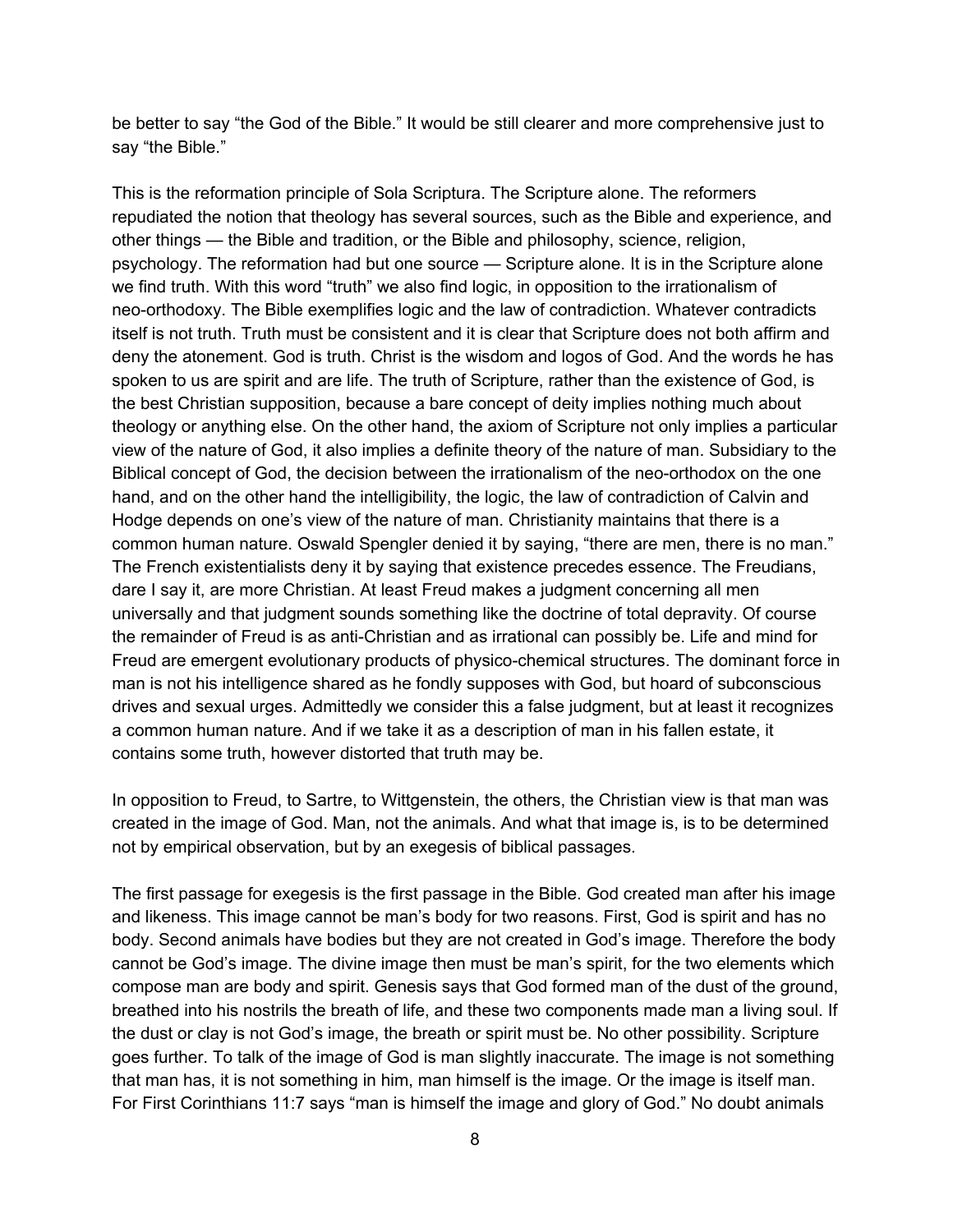too have or are spirits, the Bible says so in several places. Hence the divine image must be those characteristics of the human spirit that are not shared by the lower creation. These are the characteristics of rationality. Animals cannot do arithmetic and geometry. The Baltimore oriole, I don't mean the players, I mean the little bird, the Baltimore oriole builds a magnificent nest. But one oriole does not differ from another in its architectural style. There is no inventiveness. They do not figure out other forms. Then too, animals cannot understand the commandments of morality. Is this not what Psalm 32:9 means when it says "be not as the horse or as the mule which have no understanding." The animals are incapable of sinning because they are non-rational. Hence the very fact of human sinfulness shows that man is rational as opposed to the animals.

Then finally on an even more elementary plane than morality, animals have no knowledge of history, they cannot possibly know that Christ died and rose again. Since therefore reason distinguishes the spirit of man from the spirit of animals, rationality is the image of God. This identification of the divine image, argued to this point mainly from the creation account in Genesis, seems also to be required by what Paul says in Ephesians and Colossians. These epistles speak of regeneration as a renewing of the original image. And the points at which the renewal takes place are knowledge and righteousness. Paul therefore, presupposes that the image of God is rationality. And this is not the place for a lengthy study of all the Bible says on the subject. But the mention of a few verses will hint at the pervasiveness of the support for this position. These suggestive passages have to do with the nature of God as well as the nature of man. One may begin with Deuteronomy 32:4 which refers to God as a God of truth. The Holy Spirit is the spirit of truth who will guide us into all truth. Christ is not only the way, he is the truth, and the life. He is the logos. He is the mind and wisdom of God. He told his disciples, ye shall know the truth and the truth shall make you free. Not to reproduce all the material in John's Gospel on words, Scripture, and truth, let us recall the apostle Peter also in his second epistle, said that all things pertaining to life and godliness God gives us by means of knowledge. God is rational. His truth is rational. And we must be rational to receive it. The horse and the baltimore oriole cannot.

But beyond individual verses such as these, the Bible in its entirety enforces this lesson, "all scripture is profitable for doctrine, for reproof, and for instruction in righteousness." If all Scripture is thus profitable, then the following verses are profitable for instruction. Reuel her father gave Moses Zipporah her daughter. When Sanballat heard we build the wall he was wrought. And for a final verse, when they had passed through Ampipholis and Apollonia they came to Thessalonica. These verses have been deliberately chosen because they seem to have no bearing on the image of God or any other profound theological doctrine. But Paul said all verses in the Bible were profitable for doctrine. And the doctrine these verses enforce is the doctrine of the divine image. These verses were written for us to understand. This is history. That is not for the birds. It is for our edification. And to be edified requires understanding. Recall that Paul prohibited uninterpreted tongues in the Corinthian church. He prohibited them because they did not edify. And they did not edify because they could not be understood. How can we say "amen" to another person's prayer if we do not understand it. The whole Bible, every part of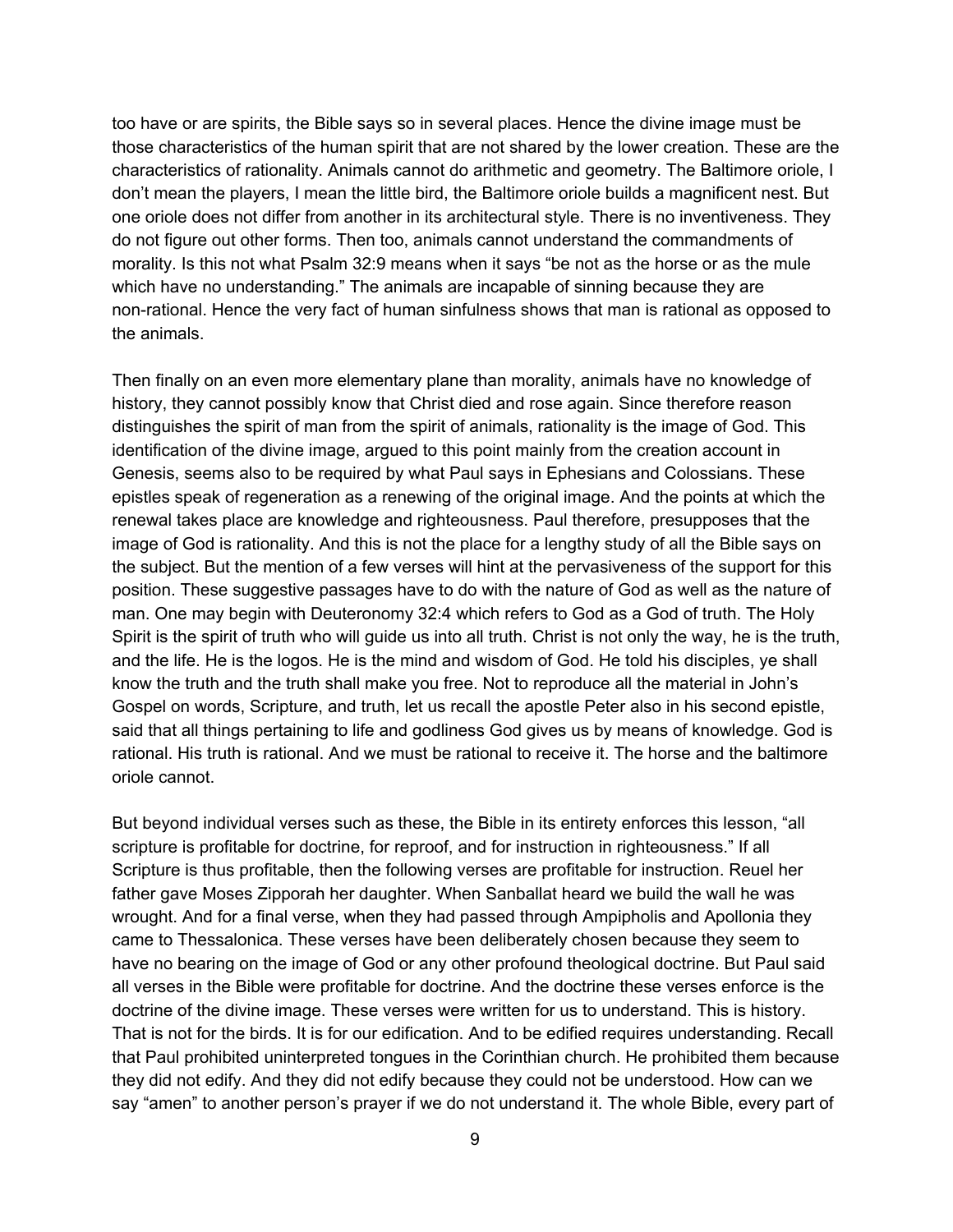it, is revelation because it is rational and because we are rational. Deny the law of contradiction, abandon logic, insist that we must believe the absurd, and nothing in the Bible retains any meaning whatever.

Because this whole subject is so complicated with many facets, details are complex, the conclusion can canvass only one objection. The objection is this. If every system of philosophy depends on its own unique, and derives from, its own unique set of axioms, it becomes impossible for those who accept one set of axioms to hold a meaningful discussing with those who hold another set. The two parties to the dispute have nothing in common. Hence neither has any basis for convincing the other. This is an ancient objection. It does not require genius to think it up. But, though common, indeed because it is so common, it needs a clear answer. An historical reference will serve as a starting point. Well, no, we'll skip this historical reference.

How can we approach an unbeliever if our axioms differ from his? The answer is simple. It is the Christian's duty to preach the gospel. The unbeliever will more or less understand what we say even though he does not believe it. We must present the gospel as fully as possible. We must explain the historical details, and the logical connections, so long as our prospect will listen to us. But sermons, arguments, explanations will not convert him. The Christian worker can never convince him of the truth of the gospel. The reason is clear. Faith is the gift of God. The evangelist does not work faith in the unbeliever. That's what God does. Accordingly, after we present the gospel as fully as we can, we then pray the holy ghost to convince him to accept the presupposition of Scripture. That is, we pray that God will change his mind. Which in Greek means, grant him repentance. And in so doing, resurrect from the death of sin to a new life in Christ Jesus our lord. And now may the grace of our lord Jesus Christ, the love of God the Father, and the communion of the Holy Spirit be with you all. Amen.

Questioner 1: What light does that shed on the postresurrection appearances of our Lord? And second, why did John and Pete, I think he means Peter, place so much stress on the fact that they both saw and heard.

I guess that is what it says. Now the question is, if empiricism is indeed unreliable, what might or what implications does that have for the post-resurrection appearances of our Lord. And why did John and Pete place so much stress on the fact that they both saw and heard. Well, that's a question that often comes up. The visual experiences of John and Pete were not pure sensations, they were not even perceptions, but they certainly were interpreted with a great deal of previous intellectual material. Now, I, that would be given in the general Scriptural discussion, or the Scriptural material about John and Peter. But in one place in the gospels what is said, it is rather said explicitly the point that I would like to make. When Peter was asked, "whom do you think I am?" And the other disciples were asked too. Peter said, "thou art the Christ, the son of the living God." And then Jesus answered him and said, "Peter, you didn't learn that from any empirical observation, that was a direct revelation from the heavenly Father." It wasn't empiricism, it was a revelation. Then in the case of the post-resurrection appearances, the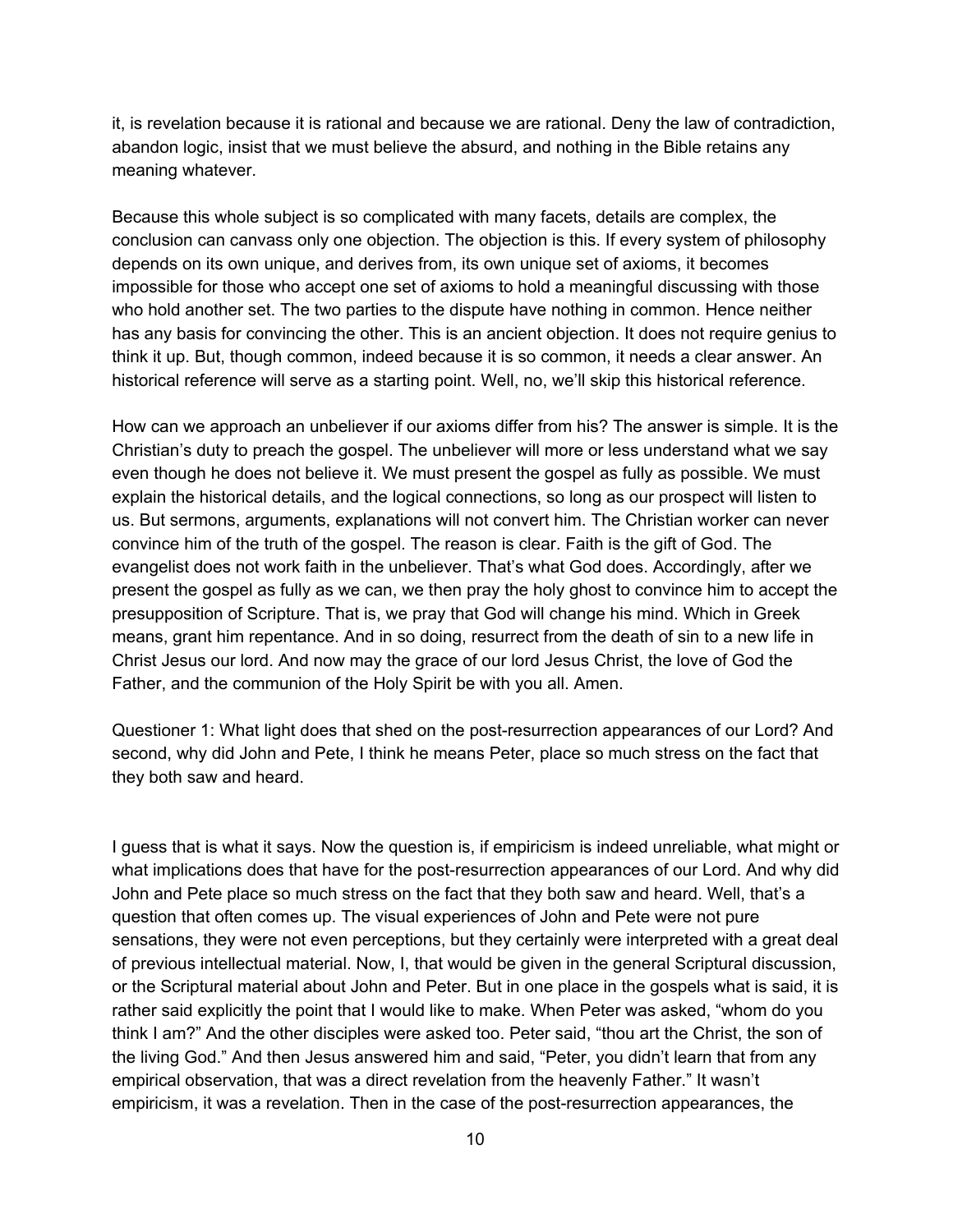disciples obviously had a great knowledge of the Old Testament. They had Jesus' own teaching. Then you remember that they were enlightened by the Holy Spirit to understand these. When the women saw the empty tomb they just didn't know what it was, they just couldn't understand, and the disciples on the road to Emmaus they had to have had a great deal of intellectual teaching to see the significance of it. It wasn't just a visual experience. That wouldn't have taught them anything about the nature of Christ or the nature of salvation. And so that is the way I'd answer both parts of this question.

Yes sir, let's speak out loud so I can hear, that I might hear you better than I can read the writing, but anyhow.

Questioner 2: My name is Pete.

Your name is Pete. Are you first Pete or second Pete?

Questioner 2: Repeat.

Repeat.

Questioner 2: The question I wanted to ask you is a follow up, and that is, if our presupposition is that the Bible is really God's word but if empiricism is not viable isn't it true that we only know the Bible through empiricism? We read the Scriptures with our eyes. And, how do you reconcile this problem? How do we receive the Bible accurately without receiving what we read?

Well, let me ask you. How do you know you have a Bible in your hand.

Questioner 2: Do you want me to answer.

Yes, I'd like an answer. The question was, if empiricism is so bad as I say it is, how comes you open the Bible and read it. Something like that, isn't it?

Questioner 2: Well, since it is our presupposition that the Bible is God's word, we have to know what the Bible is to know what we are presupposing. How we know the Bible read is we read it, we hear it. So my question is how do we know the Bible?

I'm trying to sharpen the answer by making you think of something. How do you know you have a Bible in your hand?

Questioner 2: If what you say is true about empiricism, I don't know I have a Bible in my hand.

Exactly, that is right. Now if you can't convince everybody that you have a Bible in your hand, then your question falls to the ground. Doesn't it. But I'll answer it a little bit more than that. You know, it is like the truck that was beside the barn, or the paint. You can't trust your eyes, your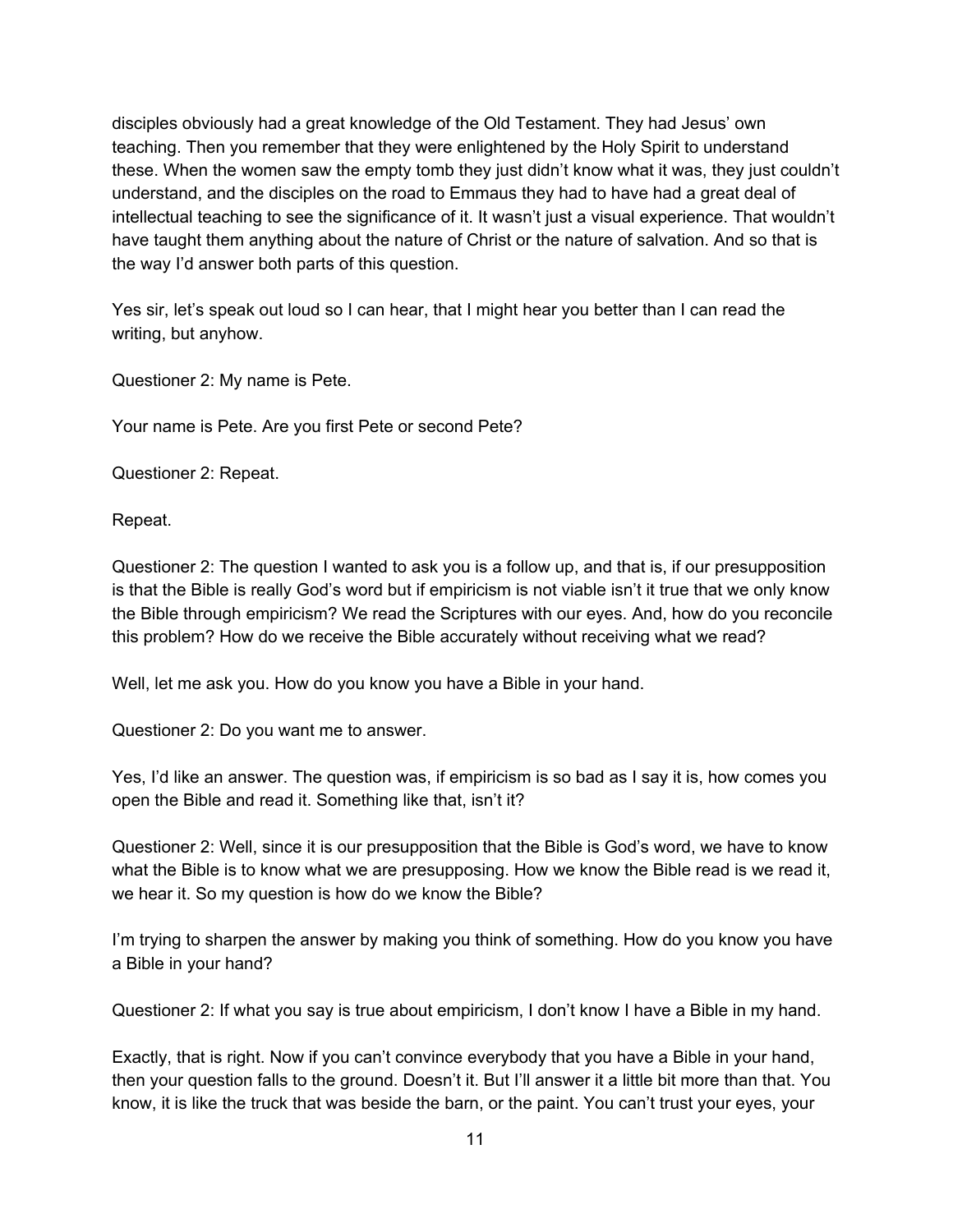ears. They are very doubtful witnesses. But we are illumined by the Holy Spirit to understand God's truth, and further than this, when Paul spoke to the people in Athens he said, "In him we live and move and have our being." So that there is a conjunction of God's mind and our mind by which we know. And so this is a revelation from God. I know some people who say "well now you can't know anything in God's mind. Human knowledge is one thing and God's knowledge is another." You've heard this some time or other. And my reply is that God is omniscient. He has all knowledge. And unless we know some of God's knowledge, we just don't know anything because there isn't anything else to be known. And to repeat again, Paul's position that "In him we live and move and have our being." And the Holy Spirit enlightens us and teaches us these truths. It's not simply a matter of reading ink marks off a page. Now someone else. Yes.

Questioner 3: I'd like you to clarify something you said earlier in your lecture. Because we're familiar with the term cross-cultural communication If we could somehow coin a phrase cross-presuppositional communication. We have to preach the gospel. We don't want to kid ourselves. We want to communicate. How do we go about preaching from our presuppositions. It sounds like foreign language. He tunes us out because we don't really get through. How do we do that?

Well, if a person wants to tune you out I don't know that you can do much about it. You have to take people as they come. And if you try to talk to someone who turns away and says he won't listen, you can hardly grab him by the back of the neck and say "now you stand here until I finish." But if it is something else, if the person is willing to listen to you, well then what you do I said is to try to explain the gospel to him. And this is relatively easy to do. I explain lots of things, or at least I try to explain a number of things to my students that I don't at all believe, I can lecture on Spinoza all night long. And give a relatively good account of Spinoza. Maybe I make some mistakes. But I can give a good account of Spinoza when I don't believe a word of it. And so you believe the Bible and you will preach it to this person and he will come to understand it. He perhaps won't believe it, but he'll understand it. And then, as I said at the end of the lecture, we pray the Holy Spirit that he would cause the person to assent to the truth of it. Not simply understand it, but believe it. Now, it is not the duty of the evangelist to give a person faith. Faith is the gift of God. Our job is to preach the gospel. To explain the truth. He wouldn't think it's truth, but we explain the truth, we explain the gospel. And that's where our job ends. Then we pray and ask God to do something. Someone else? Yes?

Questioner 4: Yes sir. What is the barrier between this intellectual understanding and assent. Is it a barrier to man's mind? Is it an inherent defect in man's mind, is it a suppression of righteousness or a combination of both?

The question is what is the difference between understanding and assent.

Questioner 4: What is the barrier that prevents a man from moving from understanding to assent?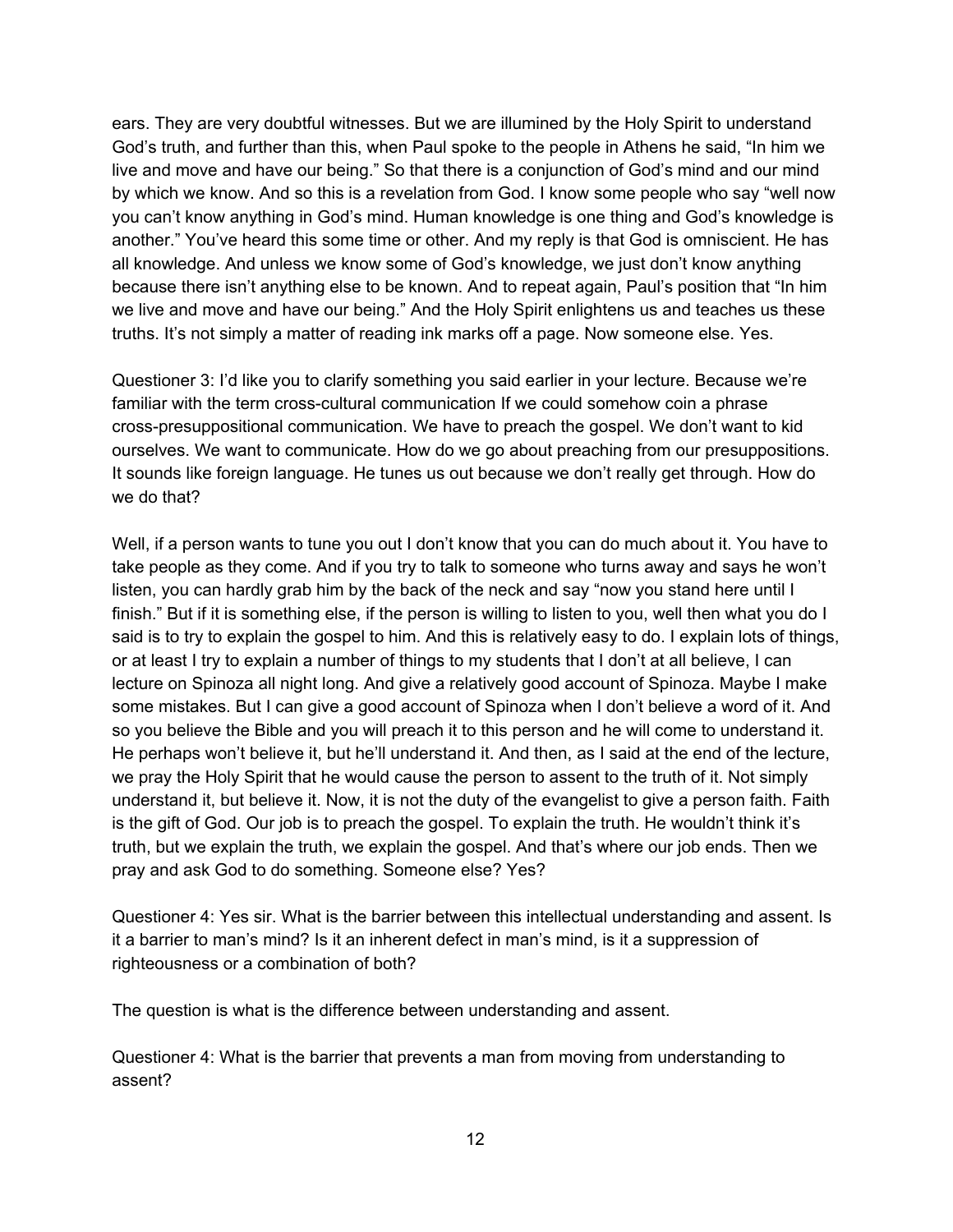Oh, What is the barrier that prevents a man from moving from understanding to assent? Well, of course, it is sin.

Questioner 4: But in what respect does sin affect the mind of man? Does man inherently defective or does he simply not like what he is told, or both?

Sin affects people in various ways. To different degrees. And there isn't any general statements you can make. But I'll give you some. For example, not everybody commits murder. Even worse criminals don't do it except on Saturday night. There are, you know. they have different ways of doing this. But one of the effects of sin, is the inability to correctly add up your columns on your income tax blanks. You make a mistake in arithmetic. That's due to original sin. It might not be the worst sin in the world, but it is a common one. And we have this effect of sin in our lives. And so we make mistakes in arithmetic. Now when it comes to the gospel, men have very good opinions of themselves. They don't think they need salvation. They have, well some people think they're all going to go to heaven anyhow. And so they're not much interested in what you have to say. But this differs from person to person. Of course, the basic effect of sin is to make a person at enmity with the gospel, with God. But it manifests itself in various ways. It is not necessarily a defect, not a defect in human nature as such. And it certainly not a defect in arithmetic. We may make mistakes in arithmetic but that doesn't mean arithmetic is mistaken. The effect of sin in various human lives differs from person to person. But there is a general reluctance to accept grace. And to admit that you need to be saved. Does that answer your question or doesn't it? Not quite. Well, ask it over again.

Questioner 4: Well, I understand perfectly as far as sin does affect the mind. My question is simply is how does it affect the mind? Is unregenerate man able to reason up to brink of faith, to understand cognitively all the aspects of the gospel in its fullest sense and the problem is he doesn't come to faith simply because he doesn't like the implications of what he sees? Or does he not really have a full cognitive awareness of what the gospel is? Does he have a 98% understanding of it?

Did everybody hear all this long question? I don't mind you asking a second time and making it long, I just want everybody to hear the question. I can hardly repeat it. But you're again asking why a man doesn't accept the gospel. Doesn't he understand it, or so on. Again, it varies from person to person. I think the person in the first century of our era after the death and resurrection of Christ, the one person who understood the doctrines of Christianity better than anybody else was the persecutor Saul. He had a better Christian theology in his understanding than any of the Christians had. That's why he was so mad, that is why he wanted to persecute them. There was no defect in his understanding. If you want defects in understanding why you better look to the apostles. Or some of that at any rate. Or the other Christians. But Paul understood the implications of the gospel. He hated it. Then Christ met him on the road to Damascus and changed his mind. That's change of mind, *metanoia*, that's repentance. But not everybody is as brilliant as the apostle Paul and they have various difficulties. Does someone else wish to. Yes sir.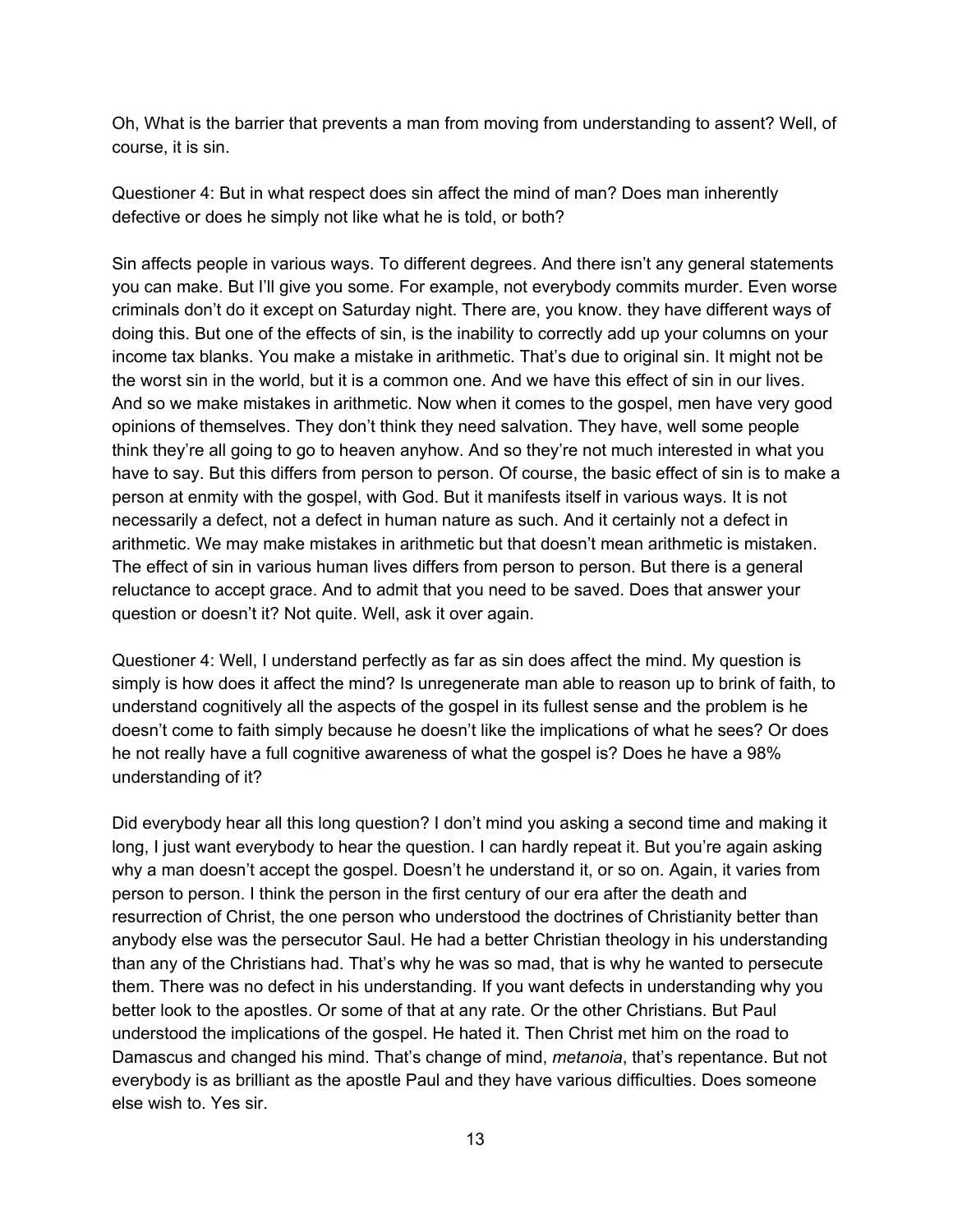Questioner 5: Yes sir, you ordered faith, and I think Sam's question was in the same area, if you define faith as *notitia*, *assentia*, and *fiducia*. I think you're saying the essence of faith is *assentia*, assent, agreement with fact.

Yes I am

Questioner 5. Ok. How about *fiducia*? How does that enter into your definition of faith?

It doesn't. And I'll tell you why. The word *fiducia* is the same root as the word faith, *fides*. Repeat the question I thought everybody heard.

Moderator: Pronounce the Latin word correctly. It is *assensus* and not *assentia*.

Yes, its *assensus*. The gentleman's question was if you define faith as *notitia*, *assensus*, *fiducia quae*, *et fiducia* or something like that, what do you do with *fiducia*? This student correctly saw what I was saying: that faith was a matter of assent. And not understanding by itself, but understanding plus assent. Then he wants to know about fiducia. Now *fiducia* is the same root as *fides*, and what has happened is this. A person has asked you to define faith, and you say faith is understanding, assent, and faith. Well, that doesn't add anything at all. You're simply repeating the word for which you previous asked for the definition. And I prefer John Calvin who talks about assent itself being pious. It is not something else added to the assent that is pious, the assent itself is pious. And so believing, and I really prefer the word believing, because the word faith is Latin, and I don't like Latin, I like the Greek *pistueo*. And belief is assent. It is assent to an understood proposition. And it is a voluntary assent to something you understand and being voluntary and the nature of assent it is nothing hypocritical. It must be sincere, that is what assent is. Now, the trouble, I think in contemporary civilization is, at least for the last couple centuries, is that some people have begun to think that assent is merely something verbal that you say out loud but perhaps you don't mean. Of course, that is not assent, that is hypocrisy. But assent in its theological meaning is simply the fact that to believe you accept this proposition. As the Scripture says, you believe that Christ is Lord, you believe that he rose from the dead, and if you believe those things you are saved. That's it. Now, I'll repeat it, now the reason I don't like that threefold analysis of faith is that the third part of it is just the word that you asked the definition for. And hence the addition of the word *fiducia* doesn't add anything to your understanding of it. You want to make some rejoinder to that? Oh, I don't mind, you know, I love a brawl.

Questioner 5: I think the problem is that in the modern day people think this is a mechanical, I believe, mechanical understanding,  $1 + 1 = 2$  and I think you've answered my part of the question real assent involves a change in life.

Well, maybe, that isn't always the case. You mentioned  $1 + 1$  is 2. If you believe  $1 + 1$  is 2, that is your assent to that proposition, but difference between believing that  $1 + 1$  is 2 and believing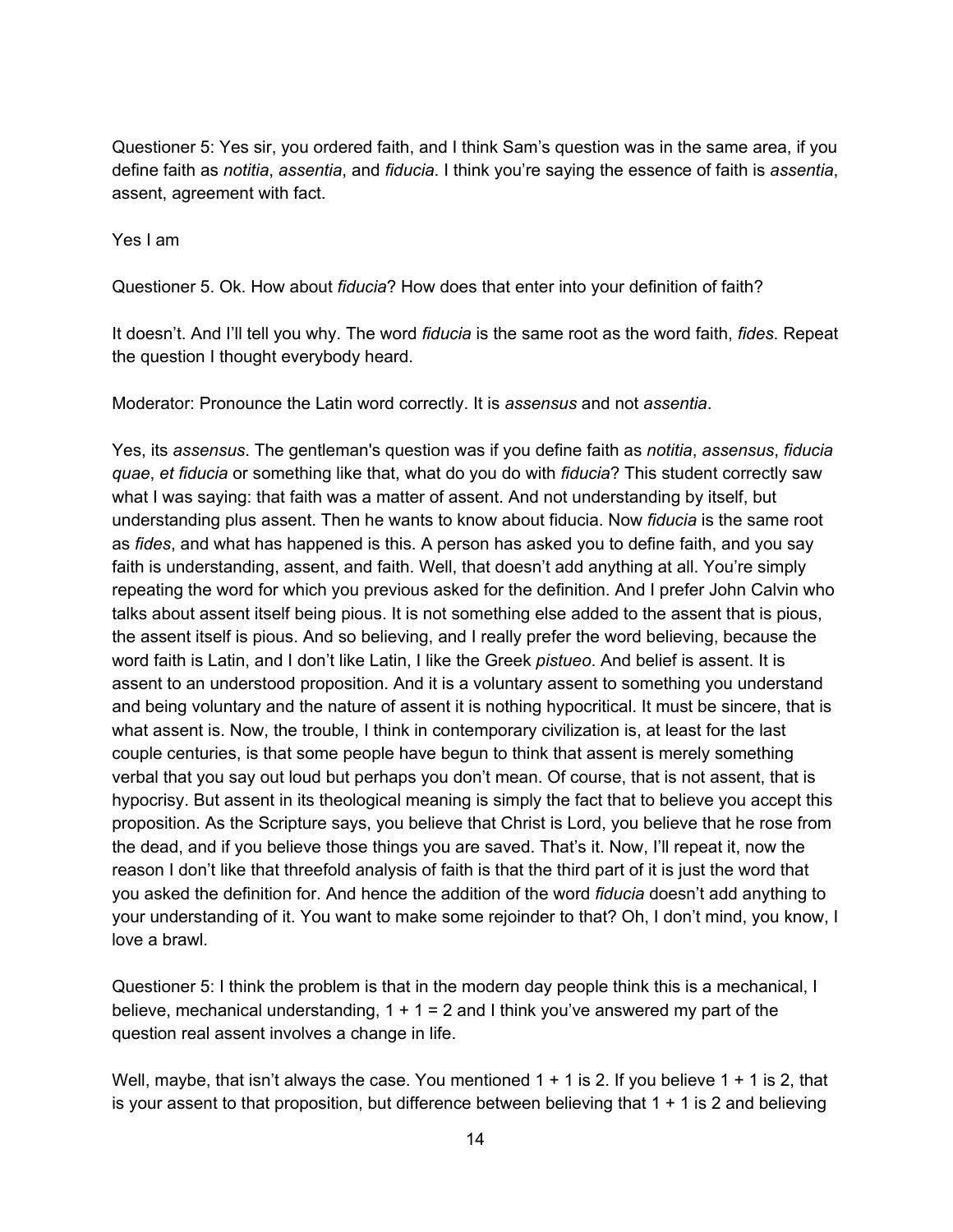that Christ rose from the dead is the difference in the proposition believed. Its not a difference in the psychology of assent. And you ought to keep clearly distinguished the psychology of assent and the objects of various assents. Because you can assent to mathematical principles or some botanical information or something or other, these are all assent if you really believe what you say, but they are not saving faith. They are faith, but they are not saving faith. Saving faith is a species of faith. All faith is assent but not all faith is saving faith.

Questioner 6: Are you saying that the problem with the unbeliever is basically *notitia* and not ...?

No, just the opposite.

Questioner 6: It is basically the *assenus* and not the *notitia*.

Yes, I have been saying to repeat the question in answer form. The trouble with the unbeliever is that he doesn't believe. He doesn't assent. Now, of course, some unbelievers don't understand either. But there are some people who understand, as Saul the persecutor. He understood perfectly well but he did not assent.

Questioner 6: Is there any positive content to *assensus*?

Yes, the proposition you assent to.

This is a question of the difference between understanding and assenting. And you ask if there is any difference between them. Is that what you ask?

Questioner 6: What I'm getting at is, kinda back to Sam's questions over there, I keep thinking part of the problem with the unbeliever is not only *assensus* but also *notitia*.

Well that is often the case, but it isn't always. To repeat the question in answer form, the trouble with the unbeliever may be a matter of understanding. It may not be. I would suppose that most of the time it is also a question of not understanding. This would be very frequently the case. Let me, I don't want to take up too much time giving little stories. But, I was once, I once had a Roman Catholic amongst some other students who came to our home for Bible study for a period of time and we were going through Romans and justification by faith, and I thought he knew what I was saying, but after six weeks, when we were discussing in our little group, it dawned on me that he just hadn't understood a single word I had said. His mind was full of Romanism. Everything I said was misinterpreted and he didn't understand. Well, I guess I made a bad job of it. But there are other people, as I say with the Apostle Paul or the persecutor Saul, he understood. If Saul had not understood the claim of Christ to be God, he wouldn't have been so angry. It was because he understood that he was a persecutor. I hope that meets your question.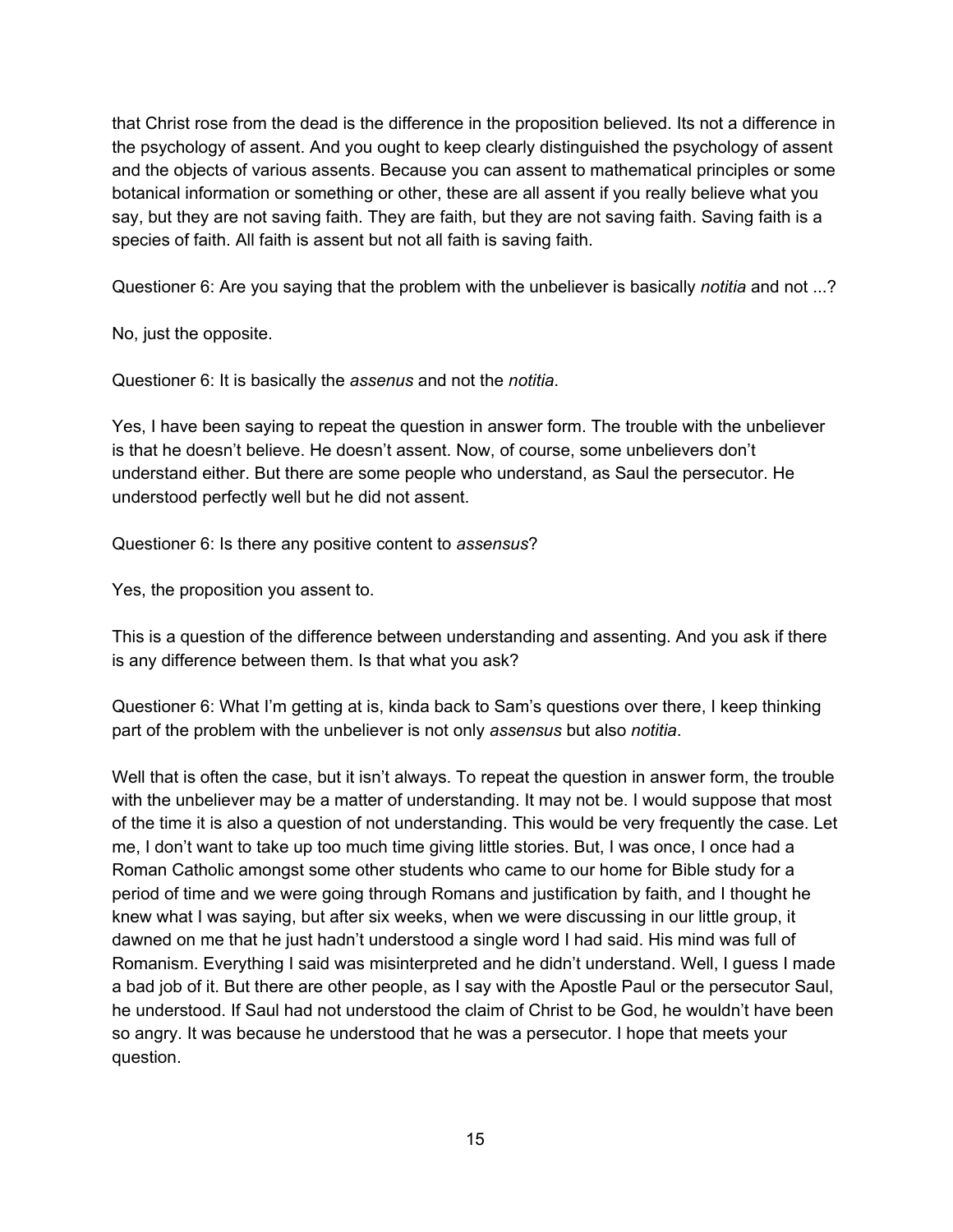Questioner 6: Carry this further would you explain your understanding on Ephesian 4:1719 where it talks about the darkened mind, the darkened understanding of the gentiles. And I understood in the universal sense all men have the darkening in their understanding so that they don't perceive the truth. And yet you're saying it is conceivable that they understand truth with clarity, just not believe it because the work of the Holy Spirit is not upon him. How would you understand Ephesians 4.

The question has to do with Ephesian 4 where it speaks of man's mind being darkened. Well, I would include in the functions of mind the assent as well as the notitia, but I distinguish between the two functions. This is not faculty psychology, but it is two functions of the same spirit. of course, men's minds are darkened by sin. The word darkened of course is a figurative expression and you have to try to figure out just what is meant. It might mean that man is proud and doesn't want to acknowledge that God is sovereign. It may mean that man loves his sin and doesn't want to reform. Different things to different people. But I can only repeat what I said two or three times, that it seems quite obvious that Paul understood very well. But I gave you this illustration of the Roman Catholic fellow. This would be a good illustration. His mind was preoccupied by Romanism. He had been instructed in it from his earliest days. And if I use the term grace, well if you look up in the Roman Catholic encyclopedia, you'll find there are sixteen different kinds of grace. And if I use the word grace, I have no idea what he was thinking of. But he has this background, and of course this is what you have to meet on the foreign mission field. When you have an audience of very different civilization, a very low degree of civilization. Savage tribe or something. They just don't understand what you say. And it takes a long time to explain and make things clear. I could give some other stories, but maybe not. Yes.

Questioner 7: Would you comment on 1 Corinthians 2:14 it says the natural man does not accept the things of God, they are hidden to him. He is not able to understand them because ??? of Christ.

The verse in 1 Corinthians, what is it, 2 something or other, that says the natural man is not able to understand. Well, I don't exactly know what he means. Because Paul did understand. If he had not understood he wouldn't have persecuted the church. So I would rather emphasize the word there that he is opposed to them, he is disinclined to accept them. We use understand in perhaps a looser way. In ordinary English we may use understand in a looser way than strict way. But, if a person says, if a person says that Jesus' death on the cross was a propitiation to satisfy the justice of the Father, well some people would understand the language, but other people wouldn't. And some people who very non-Christian, who hated Christianity, would still understand it. They wouldn't assent to it. Yes.

Questioner 8: I'm looking for clarification of your first axiom please. In other words, you said its revelation or the Bible. Do you mean just that noun, or is it a cognition such that the Bible is true, or the Word of God is true.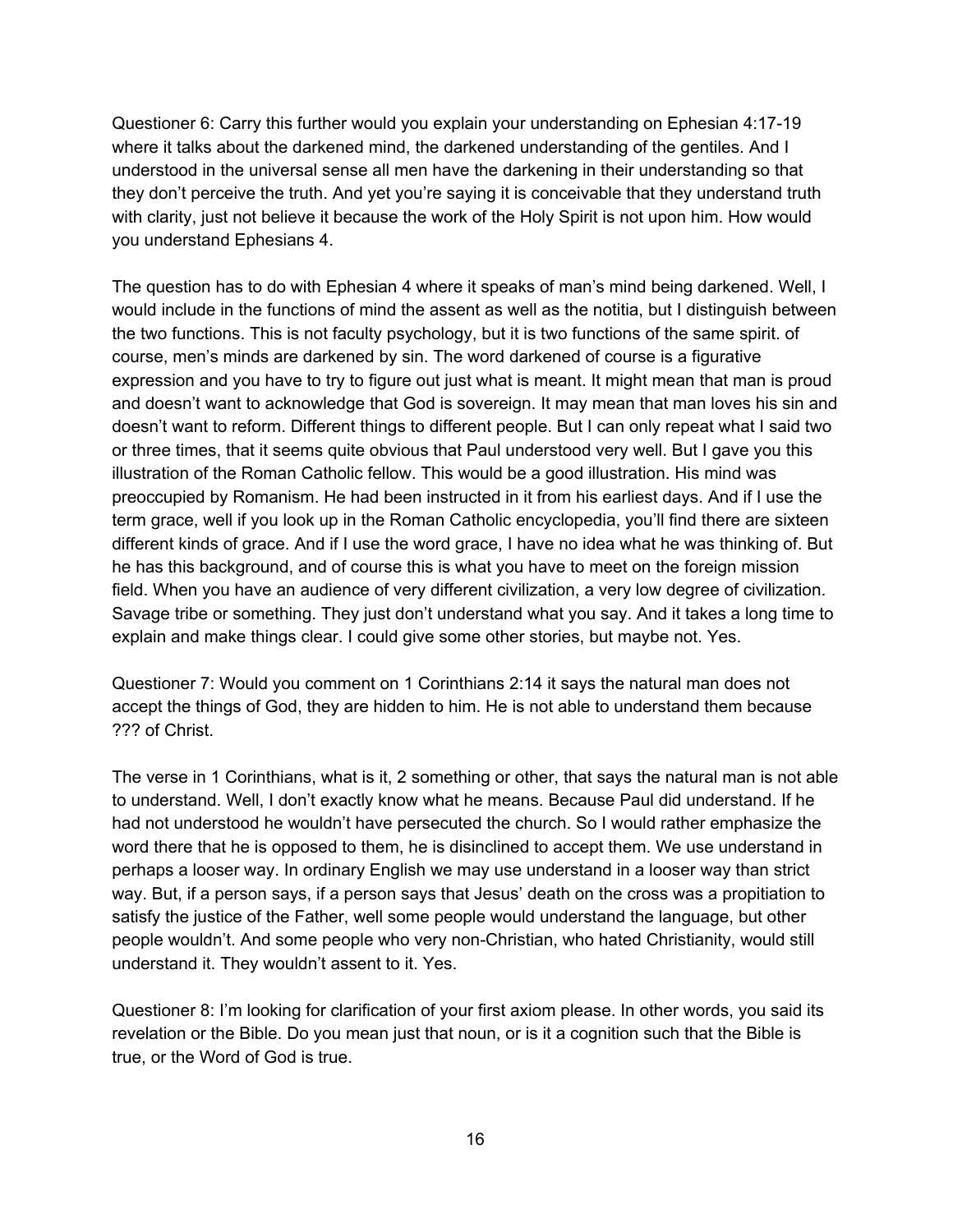The question he asked me to explain the notion of an axiomatic system. What about the axioms I was talking about? I'll repeat just a little bit first. Every system of philosophy or theology, every system is based on some axiom or some set of axioms, whatever they might be. It is impossible to demonstrate everything because if you tried to maintain a demonstration of everything you would have no starting point and you wouldn't get started. You must always start. And if you start, and if you start you cannot have begun previously. Hence, as in Geometry, there are certain things set down which are indemonstrable, they cannot be proved. And unless you have something that cannot be proved, you can never prove anything. Now then, since these are not demonstrable, you do not argue for them, you argue from them. And, if you take the logical positivists axiom that a sentence is meaningless unless it can be verified by sensory experience, this is something that is not verified by sensory experience, it is not proved. It is accepted as an axiom. Now every system must have its axioms. And hence Christianity cannot be faulted for insisting on certain axioms. Now it is my opinion that we must accept the truth of the teaching of the Bible as the set of axioms from which we deduced everything else. Now, we don't … someone in the other room talked about evidences for Christ's resurrection or in the Old Testament. There is no possibility of proving the truth of the Bible on the basis of archaeology or any such historical investigation. That is utterly impossible. The best that archaeology would be able to do would be to give evidence that certain parts of the Bible, maybe the date of a King or something or other, would be corroborated by some inscription you would find on a rock in Egypt, Assyria, or somewhere. But, read the 36th chapter about the Dukes of Edom. How in the world would you prove that those statements are true? No evidence at all for them. Lots of things in the Bible you'll never have any evidence for. And besides that in addition to the historical material, you have a lot of doctrinal material, what evidence can you give for the doctrine of justification by faith. It is absolutely impossible to demonstrate the inerrancy of Scripture. This must be an axiom. You accept it begin there. Now if you want to irritate the liberals, you can always twist them up and say "you people never said there was a Hittite nation, but if you go the Oriental Institute in Chicago they'll teach you Hittite today." And you can embarrass them to no end. But that is only a certain point. That only says that the Bible was true in saying there was a Hittite nation. It doesn't say anything about justification by faith or the Trinity or so on. Hence, I, it is my position that we must begin with the truth of Scripture, and then from the various propositions of Scripture deduce whatever implications may be deduced therefrom.

Questioner 9: I have a slight different question. I understand the concept of presuppositions and the beginnings of a system. I go along with that. A moment ago you said what you're trying to do is clarify, if you would please. put your particular axiom in a sentence or a statement. Earlier you said, my axiom is the Bible, the Bible, revelation. Can you say just that noun?

He wants me to put my axioms in a statement. It would take me about 60 hours to read the statement.

Questioner: Your axiom is all the teaching of the Bible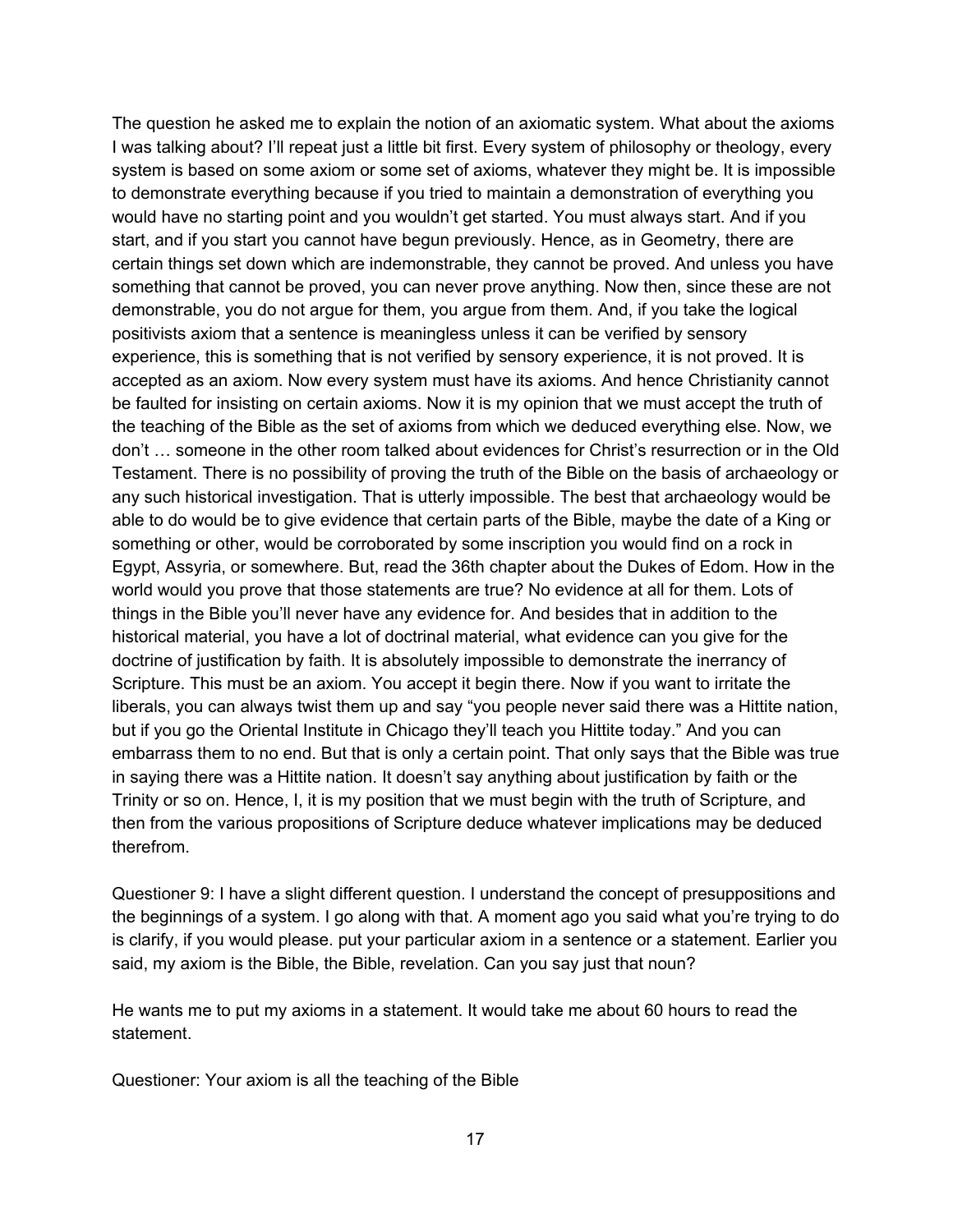All the teaching of the Bible is true, yes. That is true. That is right. You see, there would be thousands of propositions. Now, if, this is a side point maybe, if from 6 Euclidean axioms you can deduce hundreds of thousands of geometrical theorems, just think how much truth you can deduce from the teaching of Scripture if you keep at it long enough. Yes ma'am.

Questioner 10: I have a question in regards to your explanation of the idea of choosing axioms. That sounds an awful lot like Kierkegaard's leap of faith. Are you meaning to imply that we need to take leap of faith. ??? this axiom of Christianity ???? supportive of the truth.

Kierkegaard wasn't at all interested in deducing theorems from axioms. He asked us to believe contradictions. I am asking that we use logical deductions from the teachings of Scripture. The other part of the question, which is very legitimate, you say you pick it from the blue, or the red or the yellow or something, my answer is this: Every system of philosophy must begin with something that cannot be demonstrated. And hence Christianity just as well as Platonism or Stoicism or Hegelianism cannot be faulted because it picks certain axioms. But you cannot demonstrate or prove axioms. You prove other things by using the axioms.

Questioner 10: What reason do we have to pick Christianity then.

You have no reason to pick one axiom rather than other.

Questioner 10: So ??? ??? pick our axiom?

Exactly, of course. Isn't that true of logical positivism, and Hegelianism and so on. All your theorems have to come from the axioms, do they not? Where else would you get them? Let me ask you this, sort of a rhetorical question, not to putting you on the spot at all, like Pete or whoever it was. Why do you use the Bible to prove anything at all? Why not use Thucydides? He's a nice fellow?

Questioner 10: Because the combination of historicity, I've seen ??? and also the ???

Give me the historical evidence for the doctrine of justification by faith.

Questioner 10: Ok.

Ok. Let me ask you perhaps a more embarrassing question if you'll permit it. What historical evidence is there that the names of the Dukes of Edom in the 36th chapter of Genesis are correct? Read that chapter. I picked out some other verse, you know, in my lecture that sounded facetious, but I was serious. See, there is no evidence, that I know at any rate, there is no evidence that the 36th chapter of Genesis tells the truth.

Questioner 10: So ???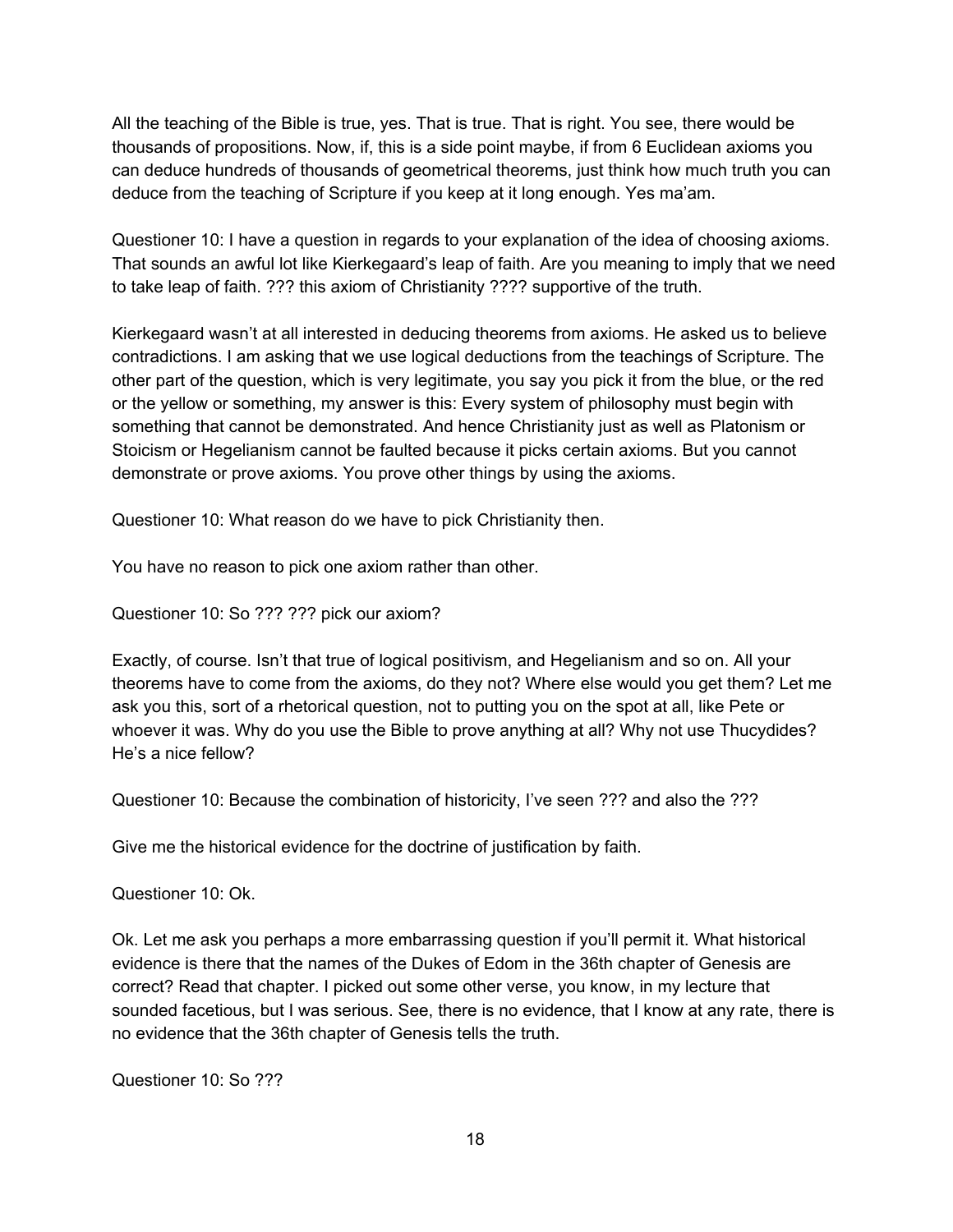Yes, and unless you assume something, you'll never get anything. Now, if you want to try some other assumptions, and be an empiricist for a while, and be a neo-orthodox or something, well try it. I don't recommend it. Yes in the back.

Questioner 11: Do you agree ??? the the Holy Spirit ?????? I'm wondering if we are on the same basis as something else ??? some axiom?

Theoretically and psychologically, that is true. Of course, as I said, the evangelist, the preacher, never gives anybody and faith. No evangelist can cause a person to change his mind, or assent to the truth of Scripture. Faith is a gift of God. But this doesn't alter the fact that the system of theology must be axiomatized and depend on presuppositions from which you get your theorems. The Holy Spirit does various things. He has a number of functions, and if you read that big fat thick book of Abraham Kuyper on the work of the Holy Spirit, you'll be surprised at how much he has to say about the Holy Spirit. But, we must indicate in certain instances, what it is the Holy Spirit does. And he would cause us to believe certain things. Now, he might not cause us to believe in axiomatization, at least not right away. Many, simple, I use simple not in any pejorative sense, many ordinary Christians don't believe in very much. They haven't had very much instruction and yet they are regenerate. But if you are going to have an apologetic in which you are going to meet the objections of the philosophic system of 2 or 3 thousand years, then you've got to become a little technical. Now you depend on the Spirit, but you have to be technical. And this is my way of trying to do it. Yes.

Questioner 12: Do you have examples other than the man Saul who persecuted the church? Individuals who would be known to all of us, who understood the claims of Christianity and yet refused to assent. The question that has been asked several times tonight, does the unregenerate man have the ability to understand the claims of Christianity? And your answer has evidently been yes. So in support of that yes would you give another example.

Bertrand Russell. He asked for another example of a man who understood Christianity at least better than most people who didn't accept it. Bertrand Russell.

Questioner 13: What is the qualitative distinction between the knowledge of regenerate man and the unregenerate man?

None. He asked, what was the qualitative distinction between the knowledge of an unregenerate man and regenerate man. Well if they both know that David was the King of Israel they both know David was the King of Israel. No difference. In the quality I don't like that word. You see Aristotle tried to, Aristotle tried to make a distinction between quantity and quality, so let me ask you, when a man is obese is that quantity or quality? I'm afraid he's going to cut me off.